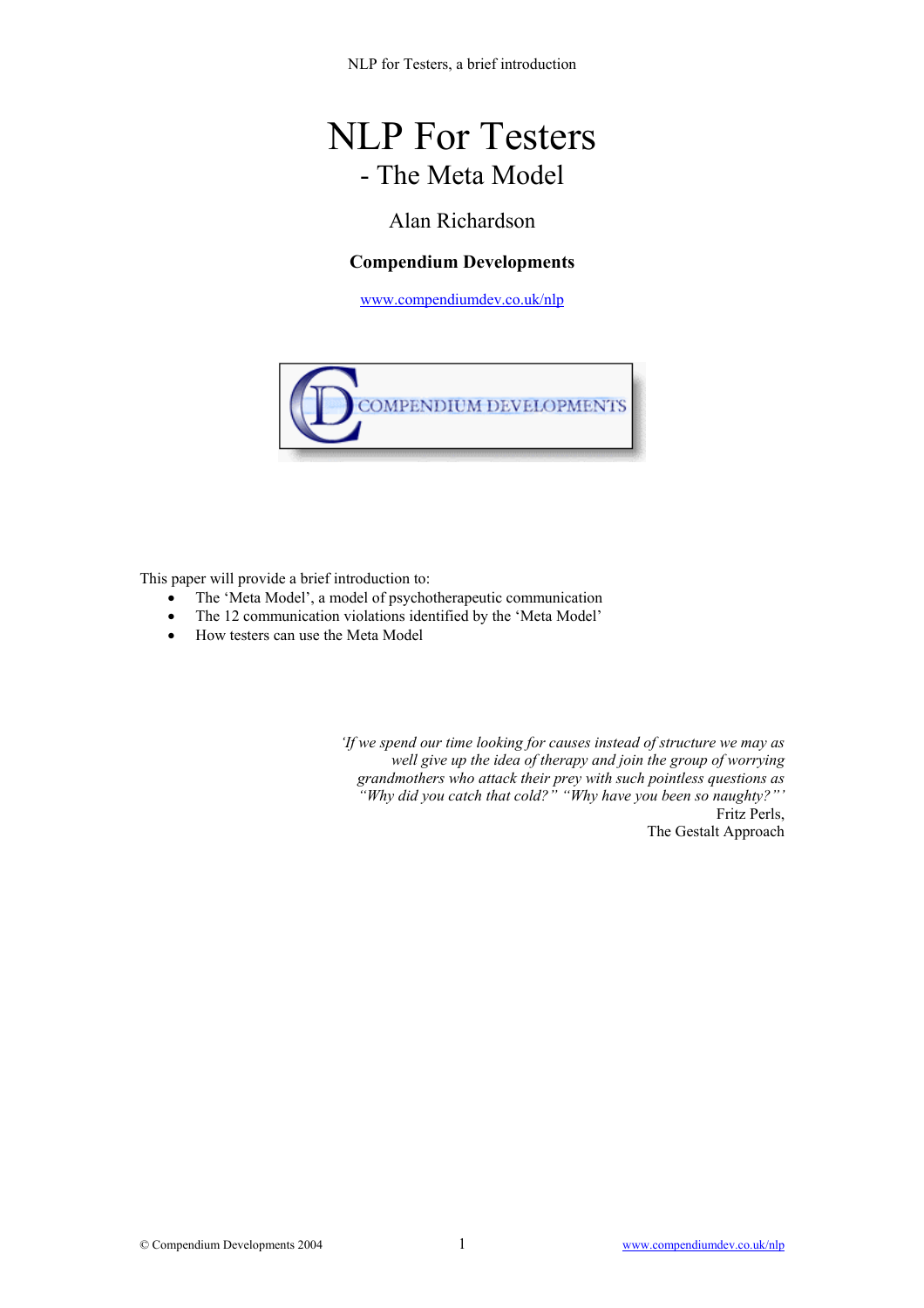## **What can the NLP Meta Model do for testers?**

*"…the goal of the Meta Model is not to find the 'right' answers, but rather to ask better questions – to widen our map of the world rather than to find the 'right map of the world'. The purpose of the Meta Model inquiry system is to help identify missing links, unconscious assumptions and reference experiences that make up the 'deeper structure' of our conscious models of the world."*  NLP Encyclopaedia,

Robert Dilts

The process of software development is a process of human communication. Beliefs about software are communicated as requirements. Software specifications are based on the requirements and are in turn communicated to programmers. Programmers communicate their beliefs about the software specifications to the computer in the form of program code.

Each of these communication steps may involve several different people and different communication media, both written and verbal. Each communication step is subject to ambiguity, and ambiguity can result in software defects.

The Meta Model provides testers with a simple model of:

- 3 ambiguity generating transformations deletion, distortion and generalization
- 12 easily identifiable communication violations resulting from the transformations



The paper will provide an overview of the NLP Meta Model and explore ways in which knowledge of the Meta Model can be useful to testers:

- Apply the Meta Model to the communication we receive, identify ambiguity and possible mistakes early, before being encoded in the system
- Apply the Meta Model to the communication we give to,
	- o Improve defect reporting
	- o Help people understand what we aim to do
	- o Improve development team/test team relationships
- Apply the Meta Model to the system to identify areas of test and as a test derivation aid
	- o "The docs say the system will *always* do this, if I can find a situation under which it doesn't then..."
	- o What is presupposed by this dialog? How can I invalidate that presupposition?
- Teach testers an easy, effective and repeatable approach to documentation analysis
- Apply the Meta Model to our beliefs about our environment and provide a framework for thinking about our context of testing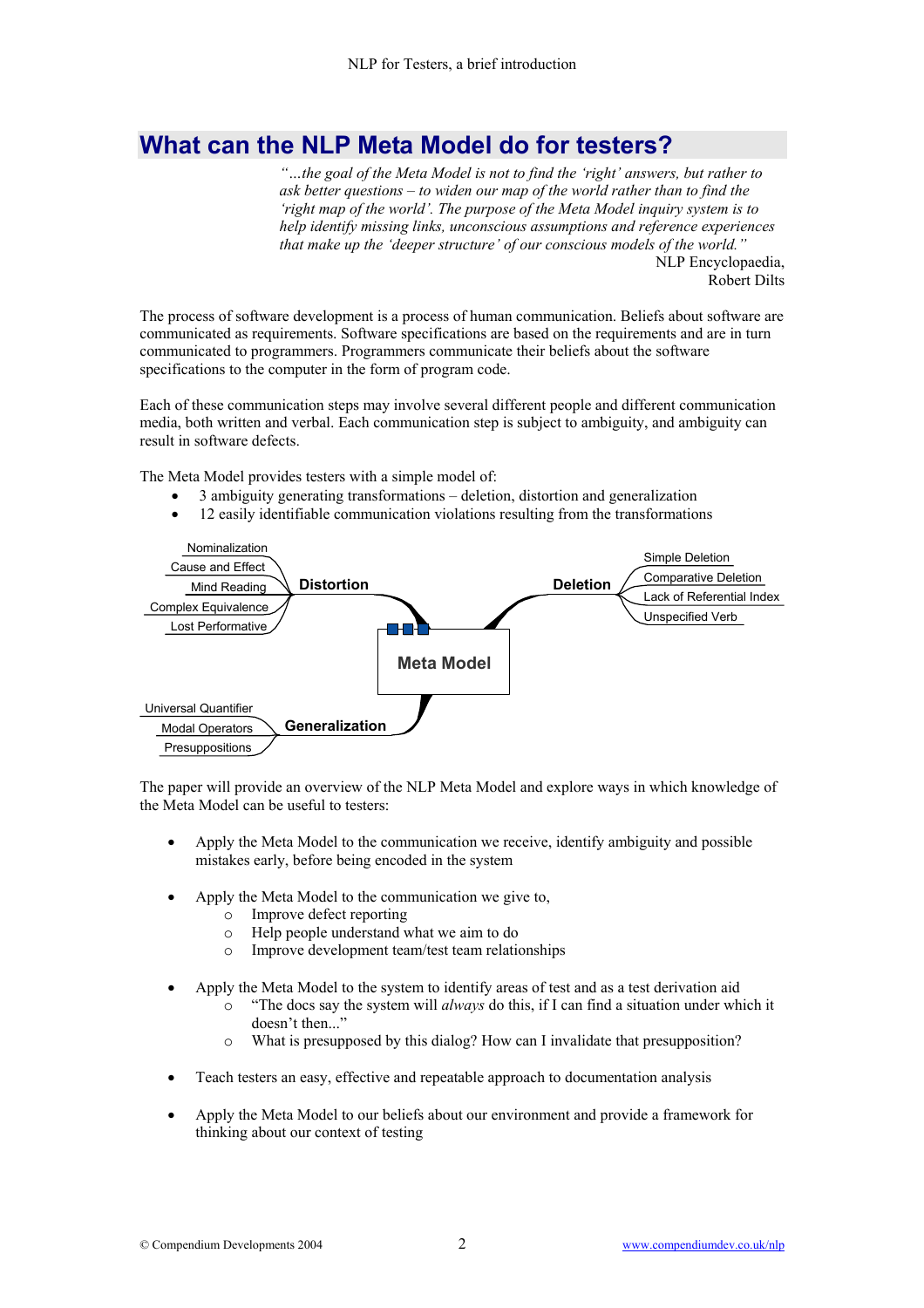## **What is the NLP Meta Model?**

The NLP Meta Model is a system of inquiry to explore areas of communication that are susceptible to ambiguity.

## *An introduction*

"The Structure of Magic" [SoM1], by Richard Bandler and John Grinder, is a study of the language and the application of language in therapy of the 1970s. [SoM1] provides a formal model of the language used, enabling it to be easily understood, taught and used by therapist and non-therapists alike.

The formal model produced, called the Meta Model, was constructed using the theories of transformational grammar. Under transformational grammar, our communication, what we say and write, are surface structure representations of a richer model of the world (deep structure). And we map our deep structure onto the surface structure by a process of transformation.



*NLP Deep/Surface Structure Model* 

For example, if I tell you that "I bought a computer". Then the statement "I bought a Computer" is a surface structure representation of a richer deep structure. The deep structure contains all my memories of buying a computer, including:

- The strategies I used to decide which computer to buy,
- Memories of all the computers I discarded before choosing the one that I chose,
- How I felt buying the computer,
- How much it cost,
- If I thought it value for money,
- What the shop/salesman was like,
- Where I bought it from,
- What the shop smelt like,
- How I felt carrying the computer home.

All of this information has been deleted in my transformation from the Deep Structure to the surface structure statement. But all that information is accessible to you if you *ask the right questions*.

Over time, my computer may crash, have problems with the hardware, and I may come to feel that the computer wasn't as good a deal as I thought and I may start saying "I bought a bad computer" *and* may start feeling bad about it. At this point I am not only deleting information, about it being the best computer I could buy at the time, I am distorting my deep structure; and that distortion is having an effect on my real world interaction. But the deep structure is still accessible, and with the correct questioning, I may come to realise that "I bought the best computer at the time", and that "the computer I bought, now has some problems" which is a different surface structure representation of the same deep structure and may have a different effect on my outlook.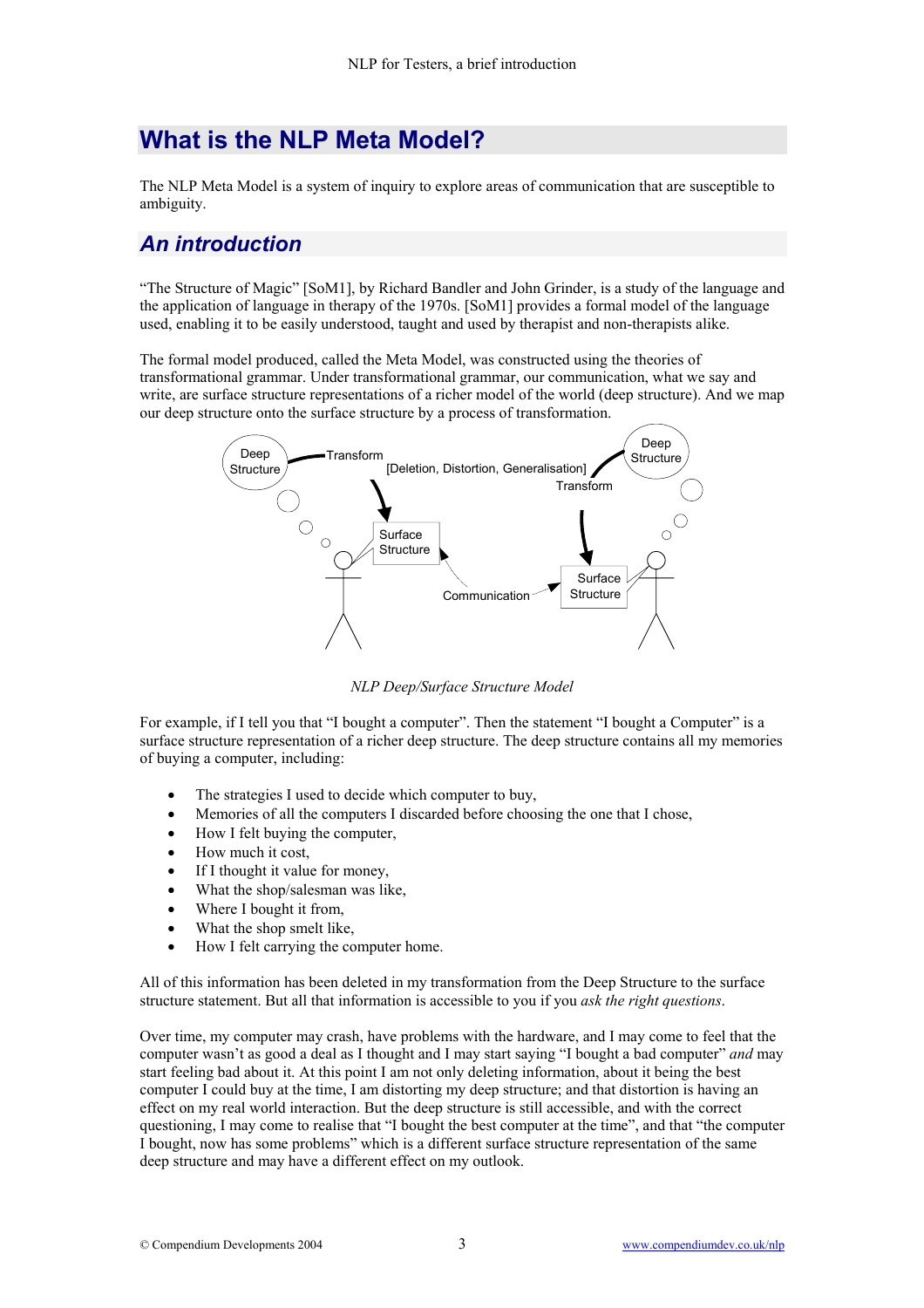The Meta Model categorises the transformations from deep structure to surface structure as deletions, generalizations and distortions.

Recognition of Distortion, Deletion and Generalization in a communication allows us to apply a high level analysis to a statement and ask questions to identify:

- What is missing from this communication that might cause problems,
- What is distorted in this communication, and presented, without adequate definition
- What is generalized in this communication and what is implied by that generalization

The Meta Model categories are further divided into 12 elements: nominalization, cause and effect, mind reading, complex equivalence, lost performative, universal quantifier, modal operator, presupposition, simple deletion, comparative deletion, referential index and unspecified verbs. Each of these elements will be discussed and explained later in the paper.

Each of the 12 elements correspond to recognizable language patterns that are found in human communication and have associated questions that can be asked in order to derive more information about the deep structure associated with the communication.



*Categorisation taken from the Appendix of 'Persuasion Engineering' [PE95]*

Some reasons why all of this is important are:

- Human communication can be ambiguous
- Ambiguity can adversely affect the communication and the communicator
- It is possible to be taught to recognize ambiguity
- It is possible to respond to ambiguity to gain clarification
- Clarification can help both the communicator and the communication
- Software development is a process of human communication

Most software testers will have encountered requirements, which seemed to be understood by everyone but, which every role in the development process had a different interpretation of. This probably resulted in software defects, delays, unhappy users, rework and a whole host of follow on problems.

This is not just a problem with requirements; specifications, defect reports, test strategies, in fact all communication in the software development process can be impacted by ambiguity.

Communication problems in software development are not limited to the artifacts produced and the 'Chinese whispers' effect along the software development lifecycle. Many inter-team problems are a result of communication issues, and a practical knowledge of the Meta Model can help testers understand and deal with these issues.

This paper primarily concentrates on artifact analysis with the Meta Model because:

- I am not about to train you to be a therapist, because I am not a therapist.
- The use of the Meta Model to deal with human belief systems is well covered in the NLP literature.
- The application to artifacts and software systems is a novel use of the Meta Model, and easily applied by Software Testers.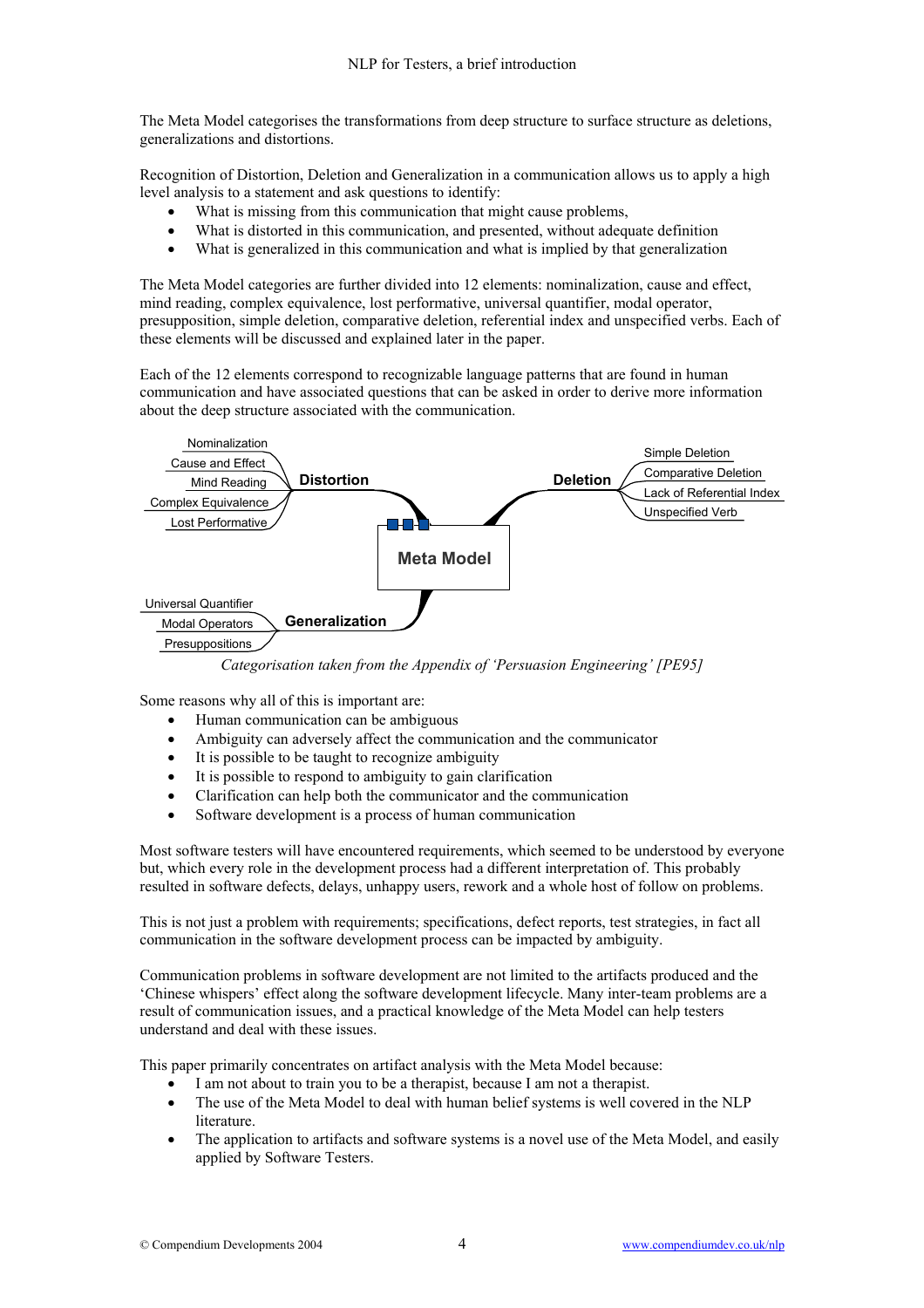## *More information on the Meta Model and Software Testing*

Now that I have provided an overview of the Meta Model, I will describe some correspondences with Software Testing.

In much the same way that testing is an open-ended task, there is always another test that could be run. The Meta Model is open-ended in that it is a method of inquiry and each application of the Meta Model elicits another surface structure description of the client's deep structure. This surface structure description can then be subjected to another Meta Model inquiry.

Just as we do not test for the sake of testing, the Meta Model is not use to get information for the sake of information. Testers get information to effect change in the development team's beliefs about the system. The Meta Model is used to get information to allow therapists to effect a change in the client. Testers can ask questions to get information if it seems to them that a transformation has resulted in a communication that may be ambiguous enough to cause problems of understanding.

When I analyse previous testing projects that I have been on from the point of view of the Meta Model. I find that much of the testing use I have derived from the Meta Model is associated with Generalizations and Deletions. I have designed tests specifically to target these two types of transformations.

Many of the requirements and specification issues that I identify have also associated with Generalization and Deletion, and I have asked simple Meta Model questions to have them clarified. This has resulted in the nature of the testing about to be performed changing and helped achieve better collaboration with other roles involved in the development process.

However, much of the inter-team communication problems have been recognised by distortion.

**Note**: Each of the Meta Model elements are not *wrong* or bad. Depending on the context, they may be highly appropriate and exactly *right*. They *can* be sources of ambiguity, and ambiguity, in software development communication, *can* be a source of error.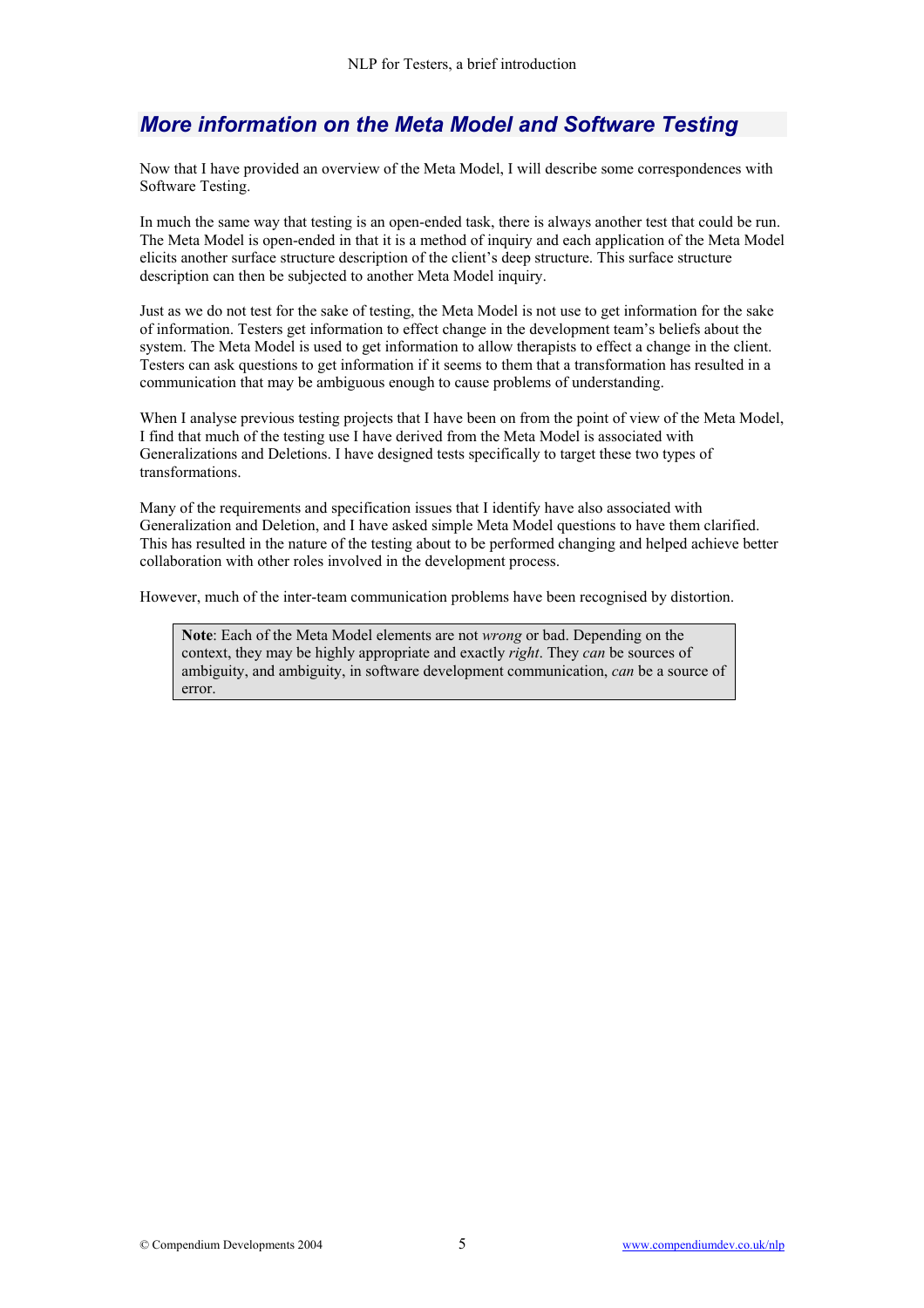### *Generalization*

*Exceptio probat regulam in casibus non exceptis*  Cree's Dictionary of Latin Quotations, Anthony Cree, (Newbury, 1978)

Generalization is a process of building new rules or models from parts of an experience.

I have encountered the results of unidentified processes of generalization in software construction as:

- Special cases being introduced as code changes during the testing phases, as the testing process identified more and more exceptions. This quickly led to chunks of code that were more complicated to test, prone to failure, and difficult to maintain.
	- In this case had the generalization been tackled early then a different implementation may have been provided which would probably have been less error prone.
- Situations that the system simply could not handle because the architecture was built around presuppositions that were simply untrue.
	- o For example a file based system that failed regularly due to file corruption and contention because of multiple processes accessing the same files, a database solution would have been a better solution had the presuppositions been identified, questioned and acted upon.
- Situations that caused the system to crash because the limiting rules, around which the system was designed, were not enforced.
	- o Incorrectly formatted files being fed in to the system causing it to crash

I have found generalizations to be one of the most useful areas of the Meta Model to apply to Software Development communication. We will all have had experiences where flawed generalizations were unchallenged and carried through to the software itself, and resulted in problems. This section will explore how to identify and question generalization.



#### **Presuppositions**

*"…Up until this stage, a grandmaster's thoughts have been based on general ideas and strategic principles. Now, at long last, he will start looking for the best next*  move. He will establish what moves are possible, and how they fit in with his plan. *Then he will begin analysing many variations. For each of the moves he will examine he will foresee the opponent's reply, then his best answer and so on. Only after finishing this immense task, now purely analytical, will Smyslov move a piece and stop his clock. Thinking over, move made!"* 

> Think Like a Grandmaster, Alexander Kotov, 1971

A presupposition is an element in a statement that must be true for the statement to be true.

Presupposition Analysis is one way to develop the skill of looking at a system, working out how it could go wrong, and then identifying '*THE* test' to expose the problem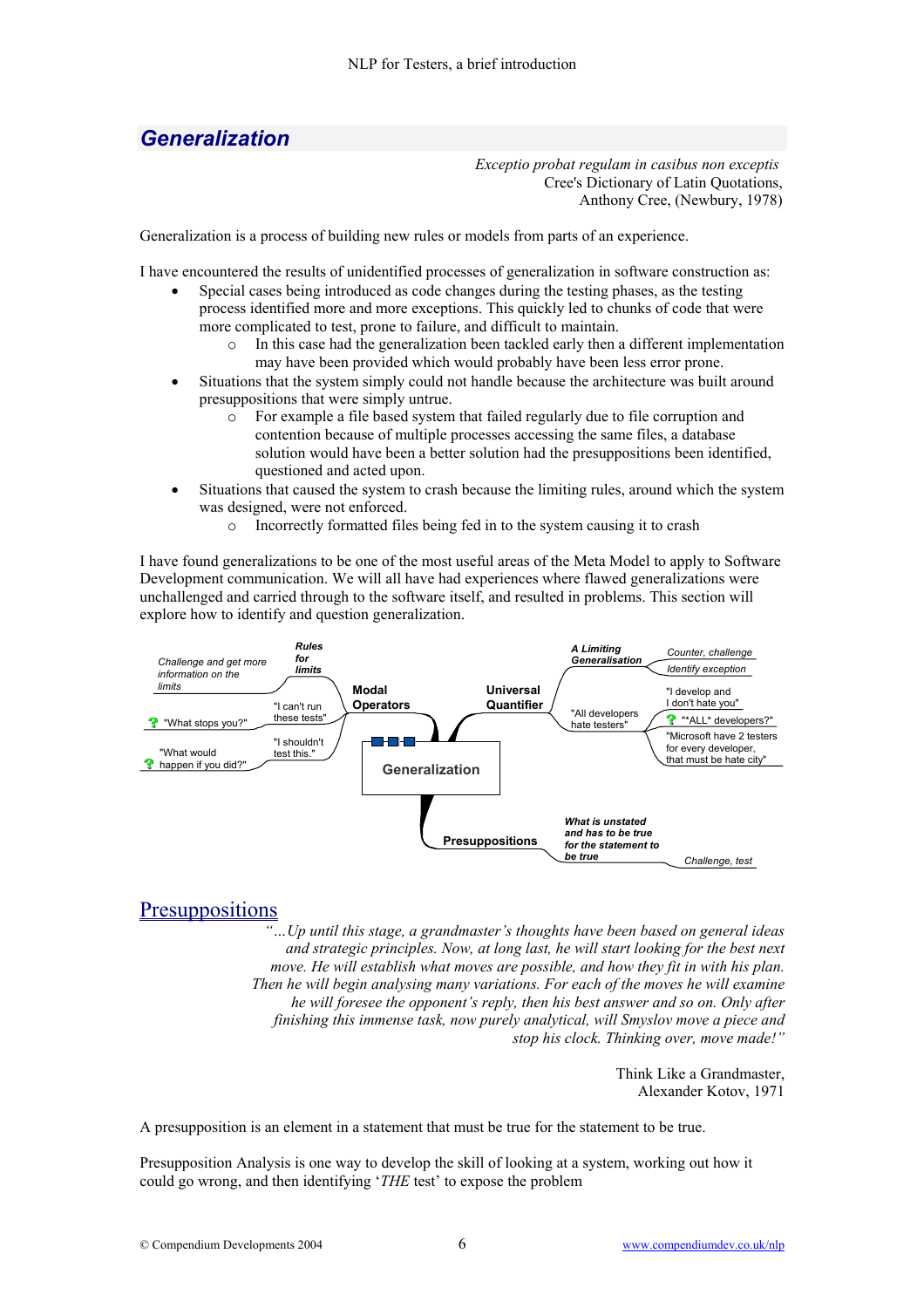When I receive a communication from someone. What is presupposed by that person's statement that has to be true for their statement to be true? Because if any of the presuppositions are not true, then that may invalidate that person's overall statement, and if the statement is one which is not helpful to their world view then we can go some way towards helping them explore a new world view, give them choices and conduct effective therapy.

But this paper deals with Software Development so… What are the presuppositions in the following requirement?

"The daily trade file must be processed in under 5 seconds when the system starts up"

I have listed some of the presuppositions below, with some of the responses that a tester might have to those presuppositions:

| There is a daily trade file               | What if it doesn't exist?                          |
|-------------------------------------------|----------------------------------------------------|
| The trade file is generated in some way   | By what way? Which system?                         |
| The trade file is accessible              | Is it on our environment, where does it reside?    |
|                                           | What if the permissions are set wrong?             |
| The trade file can be processed           | What if it is corrupt?                             |
| The trade file is a file.                 | What kind of file? Binary, Text?)                  |
| The system will start-up on a daily basis | What if the system doesn't start up one day? Does  |
|                                           | the trade file get overwritten or something worse? |
|                                           | What if the system starts up more than once?       |

A fuller analysis of this requirement statement appears in the Appendix 'An Annotated Meta Model Example'.

The above requirement is an amalgam of a number of different requirements from past projects. The ambiguity in similar requirements caused problems in the system implementation because some of the questions identified were not asked or answered on those projects.

- Presuppositions may be presented as assumptions that are so taken for granted that they don't need to be checked. Often they do need to be checked.
- In requirement documents you can often identify unstated requirements by examining the presuppositions. If the unstated requirements are not picked up early we can be involved in a project where "the users' don't know what they want" and "the requirements keep changing".
- Presupposition analysis can help identify potential problems early as the analysis results in a deeper exploration of the problem domain and Presuppositions can be questioned before the application is built.
- Presuppositions can be the target of challenges in the form of tests.
- Presupposition analysis can help us identify preconditions for tests, and help us to order the tests. What is presupposed by a test? Check those presuppositions first; we may have not identified a fundamental test.

Presuppositions are familiar to us when we go through the process of empathising with someone and trying to figure out why they do the things they do. "What would I have to believe in order to act like that?"

#### **Finding** *THE* **Test**

If I am faced with a screen, or a requirement, or a set of functionality in a system, and I start thinking about the presuppositions associated with that. An approach to testing is to see if I can invalidate any of those presuppositions.

Miracles in therapy occur when the therapist asks a single question of the client that leads to an emotional epiphany.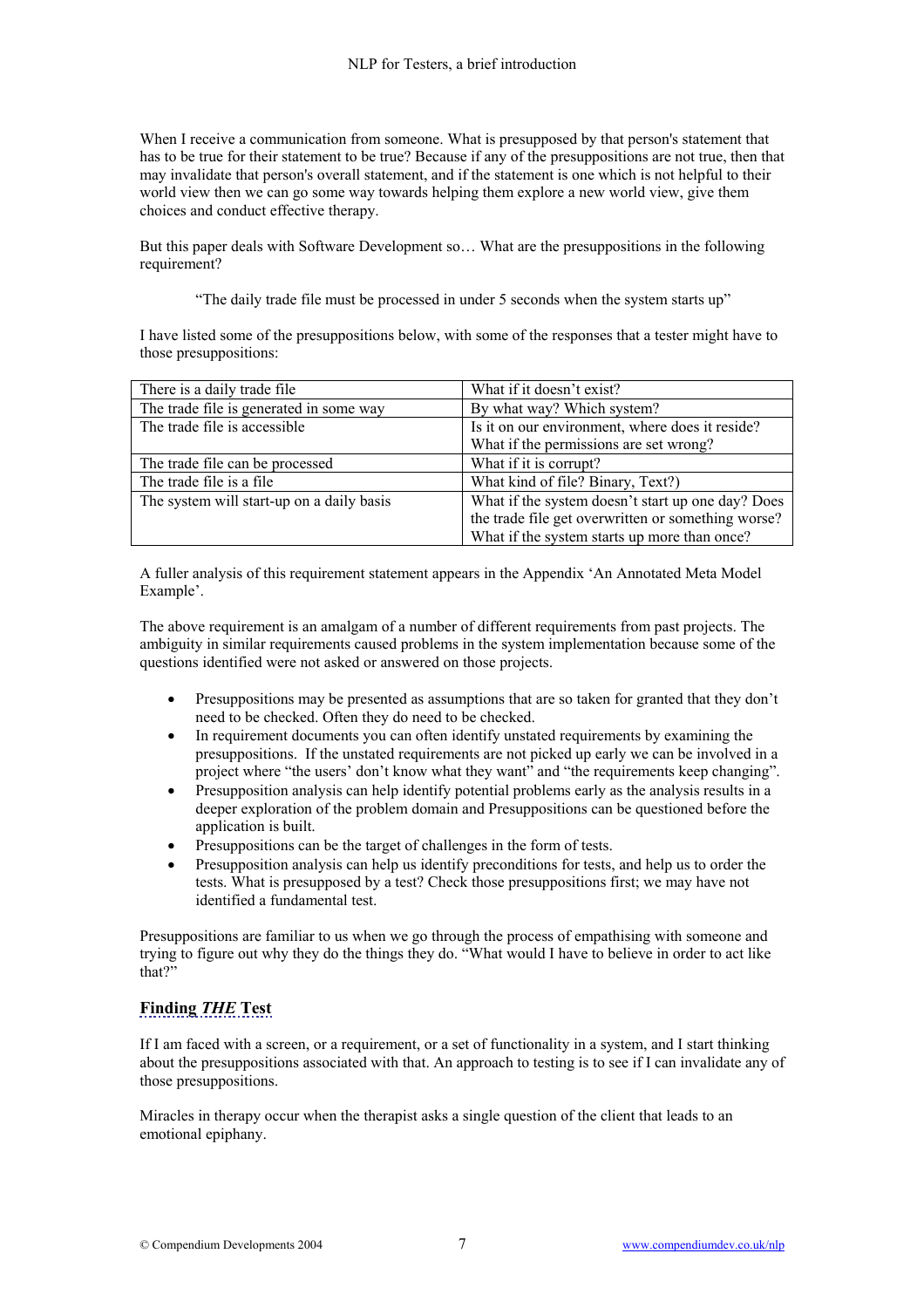'*THE* Test', is the Software Testing equivalent. What is the one test you can do to the system that will make plain a fundamental error of the implementation? In one sense Tests are just questions that we ask the system.

We can generate  $2^{nd}$ ,  $3^{rd}$ ,  $4^{th}$ , ..., order presuppositions by subjecting our presuppositions, and the questions we ask of those presuppositions, to presupposition analysis. The quote from Kotov [AK71] at the head of this section illustrates the process of bifurcating presupposition analysis well.

By working along a chain of presuppositions and questions we arise at a presupposition at a more fundamental level, and if that presupposition fails our question then we are more likely to find a test that breaks the system. This is one way that experienced exploratory testers are able to sit down at a system and break it very quickly and very visibly.

#### **Example:**

"The daily trade file must be processed in under 5 seconds when the system starts up"

- $1<sup>st</sup>$  order presupposition: "The daily trade file must exist",
- Question: "What does the file contain?" Answer: "information that can be processed"
- 2<sup>nd</sup> order presupposition "the contents are valid"
- Question: "What happens if I invalidate the contents?" *I'll test that*

An example of how to use this presupposition for testing can be found in the testing literature: James Whittaker's 'How to Break Software' [JW03] in 'Chapter 4: Testing from the File System Interface'. 'Attack 6: Vary or corrupt file contents'.

The notion of presuppositions can be used on GUI systems too.

When faced with a screen, what has to be true for this screen to be true?

- If the screen is a list of items then
- The item displayed exists
	- o What if it doesn't?
		- Can we create a state in the system where we display the list, but delete an underlying record displayed in the list, then try and open that record?
- The item displayed must have those details
	- o What if it doesn't? What if it has been changed elsewhere?
		- Can we create a state in the system where we change the underlying record details, then try and open the record in the list? Are the underlying details displayed, or are the details in the list displayed?

Testers may learn to do this as they become experienced with testing. Sometimes experienced testers have the appearance of following this process, but apply the test because they have encountered the defect before, rather than because they are thinking through the presuppositions. For me, learning 'presupposition analysis' has allowed me to approach exploratory testing more consciously, practice it, use it more often, and get more benefit from it.

#### Universal Quantifier

(All, Never, Every) M : 1 (Just that, Only)

 "They *never* listen to me", "He *always* puts me down". In a therapeutic context, these statements can lead to the client having limited beliefs about their world, which the therapist can challenge and expand the range of possibilities open to the client.

When universally quantified statements are present in software documentation "The system will always…" "The system will never…" then this leads to a number of obvious thoughts that the tester can consider:

• These kinds of statements are crying out for a *counter example*. The statement may be a limiting belief about the software that should be challenged early in the project, to ensure that the exceptions have been considered.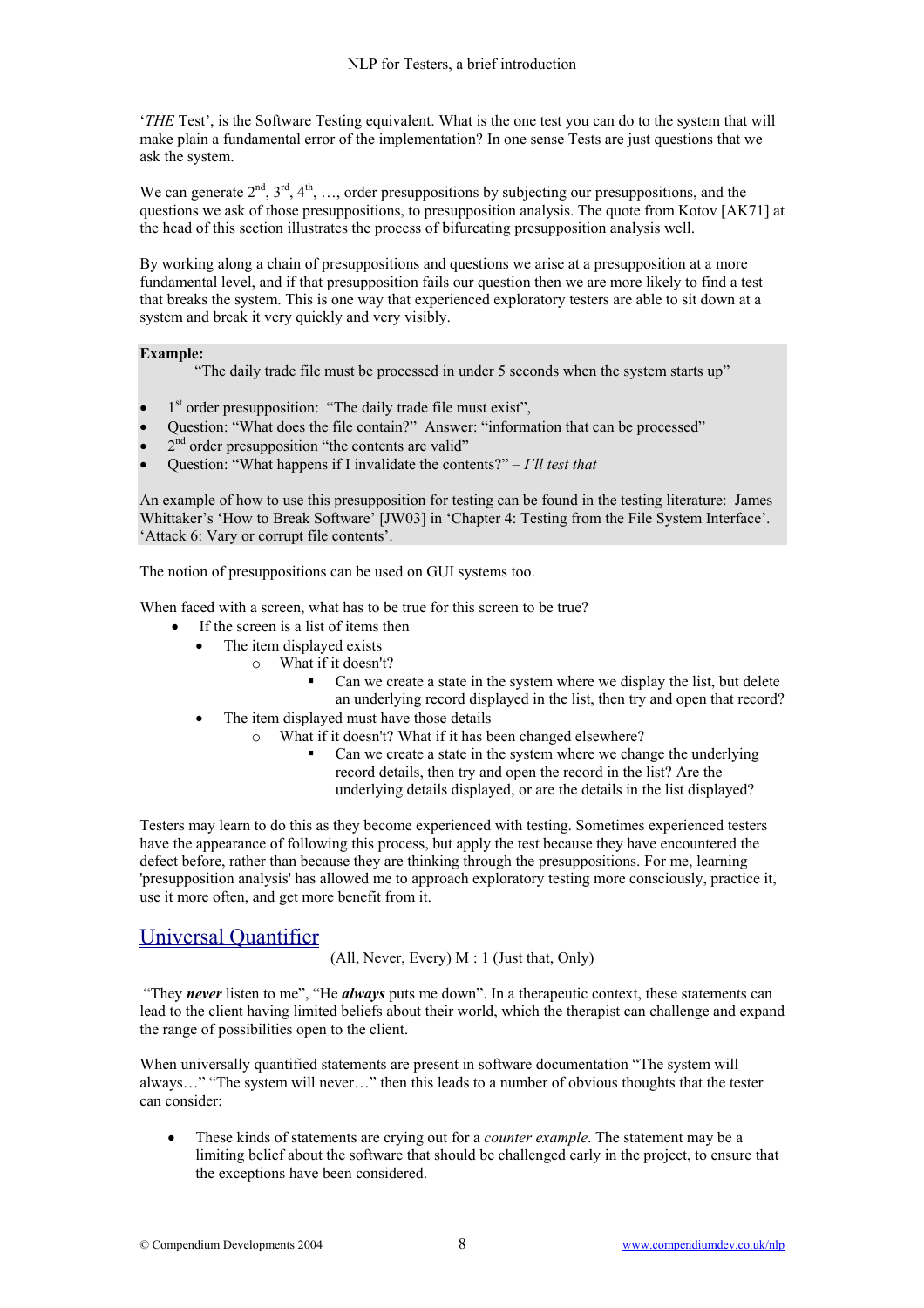- Specifically constructing tests to try and identify any exceptions to the statement, exceptions that would then be classed as defects.
- The tester may need to consider a test data strategy based on combinatorial test data generation techniques (orthogonal arrays, allpairs) to provide comprehensive data sets to test against.
- Boundary Value Analysis, or more specifically, Domain Based Test techniques can be used in this situation. We may well be dealing with an infinite domain, or we may be dealing with a domain that hasn't specified the boundaries.

Part of Test Process Improvement involves examining our beliefs about the Software Test process and identifying which beliefs are useful and which are not. I have seen situations where a test process has reached a high level of *maturity* with rigorously defined processes and strict rules about how testing *must* be conducted.

Effective TPI deals with appropriateness. And it is useful to examine the Universally Quantified rules in a test process to see how universal they actually are.

- "Never let software testers see the source code"
- "Never let the same person that coded it, test it"
- "Always write a test script before running a test"
- "All tests must be cross referenced to requirements"

We may discover that we cannot readily justify these statements on all our projects and that our process of TPI has gone a step to far and generated generalizations rather than increased our ability to do more effective testing.

Apply the Meta Model to the statements that are documented in your test process or strategy, and to the statements you make that represent your beliefs about software testing. Do any of those statements suffer from a generalization transformation?

#### Modal Operators

#### *Should, Must, Could, Need, Might*

When dealing with people, modal operators can be used as motivators for change. We can achieve different results in communication by changing the modal operator in a statement: "I *must* wash the dishes", "I *should* wash the dishes", "I *could* wash the dishes", "I *need* to wash the dishes." Try it out for yourself, some statements motivate you to do it, others have presuppositions of choice and you might choose to ignore it and put it off, others might build feelings of resistance due to the language used.

In requirement documents there are modal operators of possibility that can add ambiguity. {Might, May, Often} "The system might need to reset itself" Under what circumstances? Does it Always do it under those circumstances or just sometimes? Is it random?

Being aware of the modal operator when reviewing documentation allows us to ask specific questions to quantify requirements when necessary to remove ambiguity.

> **Note**: Use of the Meta Model does not have to be done in a way that bludgeons the people you work with an endless series of questions.

- Skilled Testers have to be able to work with some level of ambiguity and missing information.
- Skilled testers analyse what they know and learn to identify if the current level of ambiguity in their model is acceptable, and then assess and report on the level of risk posed by that ambiguity.
- Sometimes questions may not be answered, and testing may have to continue anyway.

Fortunately, testers can pose their questions as tests and ask the system.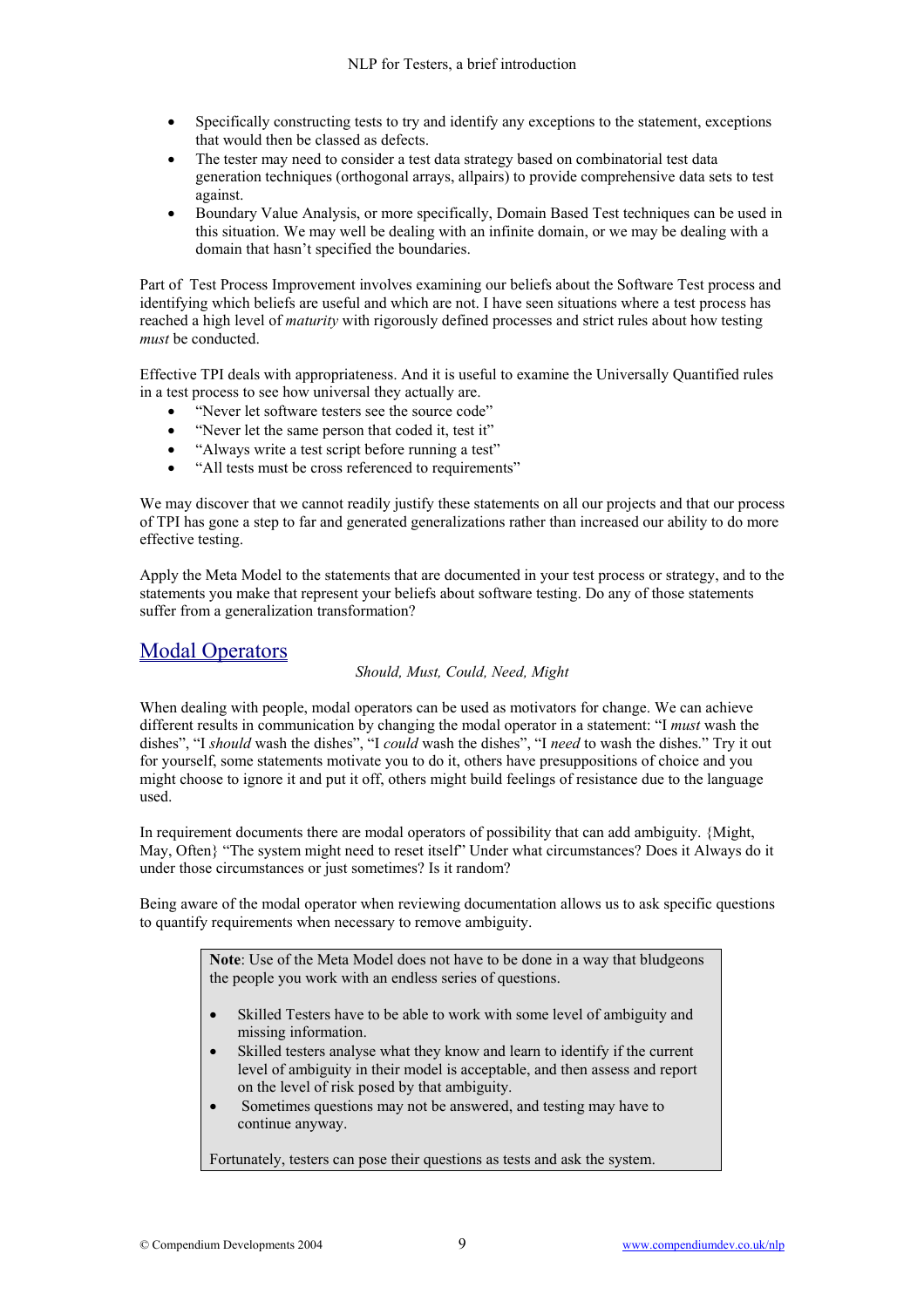

At the end of an information gathering interview or meeting I often ask a question similar to: "Is there anything that you not told me, that my not knowing, will prevent me from being able to do what I need to do to help you?"

I have long forgotten the original source where I learned of this question, and subsequently cannot attribute it for your future study. But I have found it enormously useful when consulting, and the question relies on the identification of deletions for its impact. By asking this question I am searching for deletions outside of the scope of what I was able to identify from the responses in an interview.

Have you ever encountered a situation where you didn't test an area of the system because you didn't know anything about it? Deletions can cause major problems in the software process.

### Simple Deletion

A Simple Deletion is information that is missing from a statement. Information that would complete the statement and remove ambiguity.

"I'm tired". We could make assumptions about what the speaker is tired of; they may have previously said they were tired about their job and we could assume that that is what they mean. They may only be tired of a specific aspect of their work and in fact may love their job. So we target the deletion to get more information. *"Tired of what?"* "Well, I did a lot of DIY yesterday, I'm glad to be back at work so I don't have to paint any more."

"The input file is received via email" has an obvious deletion, "received from whom?"

There are slightly more subtle deletions in the statement "Sent to whom?", "received when?" and there are a whole set of deletions about the input file:

- What format is the file?
- What size is the file?
- What does the file contain?

The hardest deletions to spot, and the ones that give most problems, are those that have no indication of their existence in the surface structure statements. That is why the question at the start of this section "Is there anything you have not told me…" is so powerful.

We can sometimes spot these deletions by building a model of the system that we build from all the questions that we ask . And then applying the Meta Model questions to our model. It may be that only by putting together all the surface structure statements that we can identify a deletion that will cause a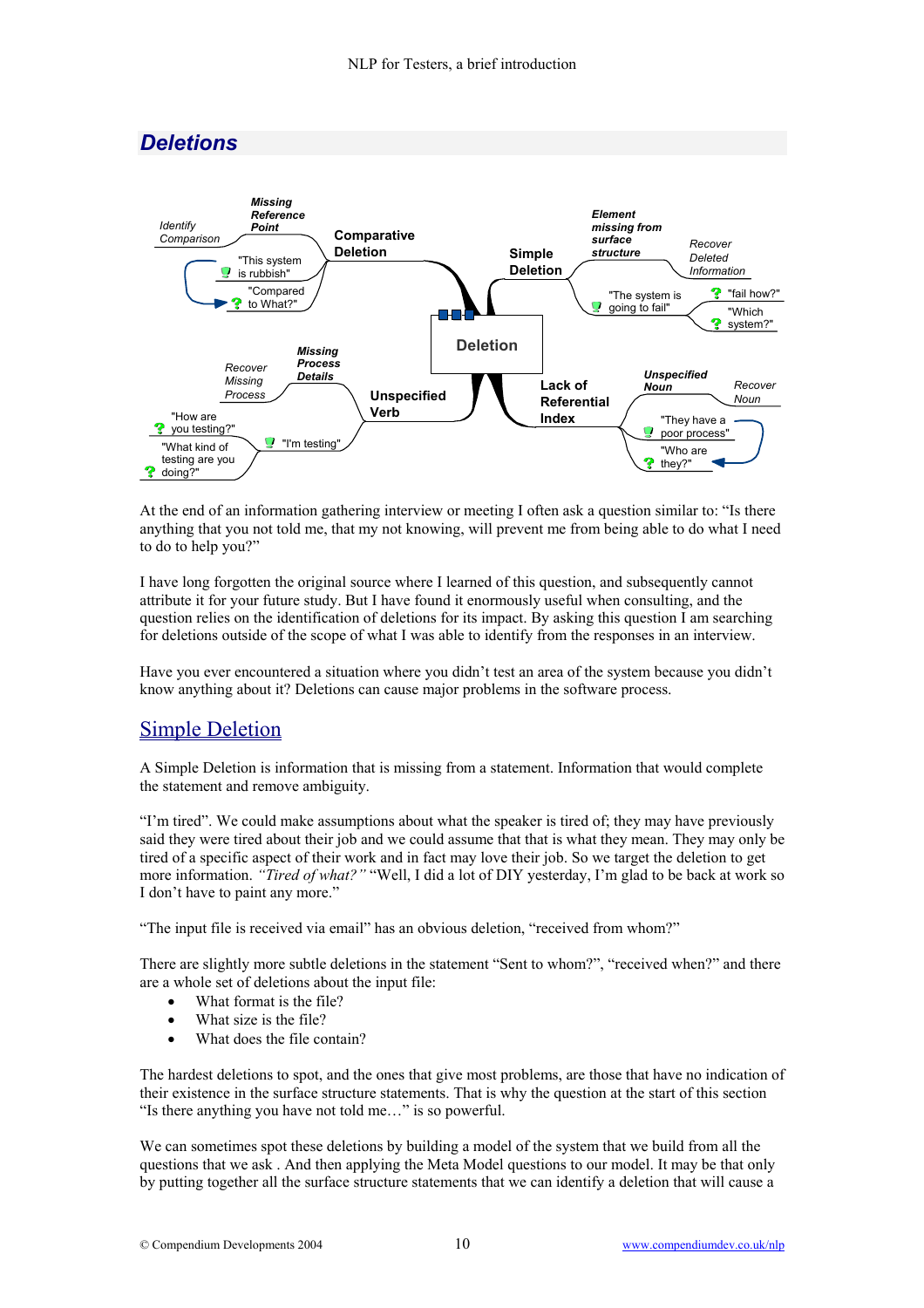more fundamental problem. Some deletions may be identified through a process of presupposition analysis.

#### Comparative Deletion

"You're Finding too many bugs" "You're Finding too many bugs" <br>"You're not finding enough bugs" <br>Compared to What? Compared to What?

A Comparative Deletion occurs when the reference source is not defined. When a statement containing a comparative deletion is communicated, the statement may be received as a value judgement instead of a comparison and can be a source of dispute.

Sometimes things are held up to comparison in such a way that only the negatives are noticed and that none of the superior attributes are acknowledged. This can be seen on development projects when comparisons are made to estimates given at the start of the project and then used to bludgeon staff with later in the project.

- "You haven't run enough test cases."
- *Compared to what?*
- "*This* estimate",
- *Ah, the estimate we produced before knew what we were doing and before we new the real scope of the task. Hmm, it may be time to revisit that estimate*.

"The system is running too slowly." Compared to what? Possibly compared to what the user needs. The deletion may reveal a previously unidentified requirement.

### Lack of Referential Index

A Referential Index is an object referred to in a statement. The lack of a referential index occurs when the object is replaced by: It, They, Them, We, Us, That.

The question in response to a missing referential index is to identify the object that is referred to.

"The Users will want to do this." Deletes information about *which users specifically* will want to do *this*. The notion of Roles and different types of users can be very important during testing to help identify risk associated with activities and generate test scenarios.

### Unspecified Verb

An unspecified verb refers to a statement with a verb that has limited information about how the verb is carried out. "The system will process this", process it how?

Lack of information about verbs can cause problems when testing, if assumptions are made about the deleted information.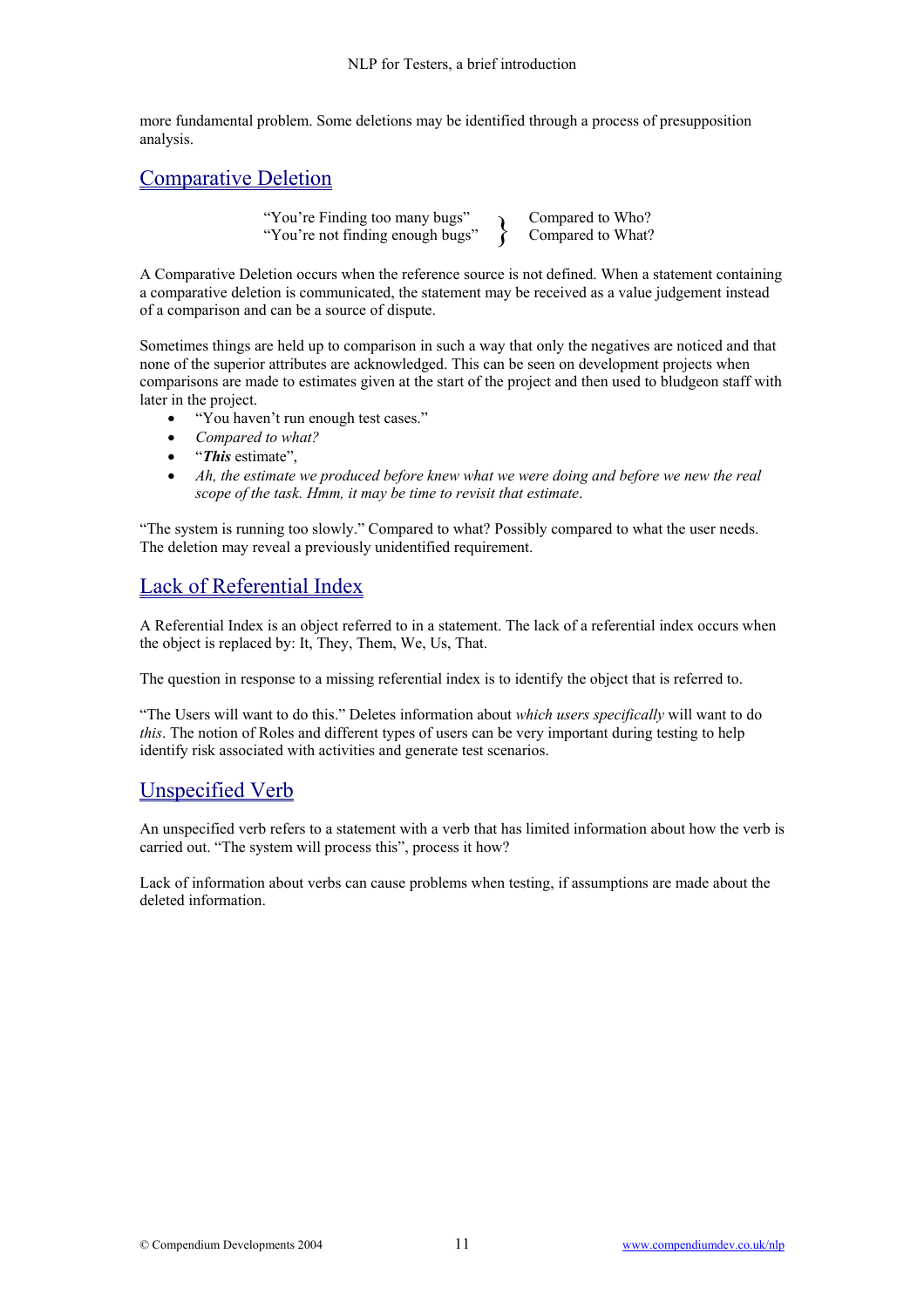## *Distortion*

Distortions are a common source of assumptions.

Have you ever worked on a system where some functions were added because the software development team used Mind Reading to generate requirements? Because the developers *knew* what the users needed.

Distortion can be a source of inter-team conflict and as a manager it can be useful to identify distortions in the communication of your staff when they talk about teams that they are having problems with.



#### *"Testers don't get any respect"*

Nominalization refers to converting a verb into a noun.

Respect is a process. We may talk about having respect for someone, but that doesn't really mean anything. We may demonstrate that we respect someone by asking him or her to comment on our strategy. How do you demonstrate that you respect someone?

Software Development is full of nominalizations, in fact 'Software Development' is a nominalization, and we distort all the activities and roles involved in the process of developing software when we nominalize it.

A Nominalization can be an assumption on the part of the communicator that the other person has the same view of the process that they do, it may also be a cover up for a lack of knowledge about that process.

A nominalization is challenged by converting the noun into a verb and asking for more information "How do you know when someone does, or does not, engage in the process of respecting you?"

### Lost Performative

"This system sucks"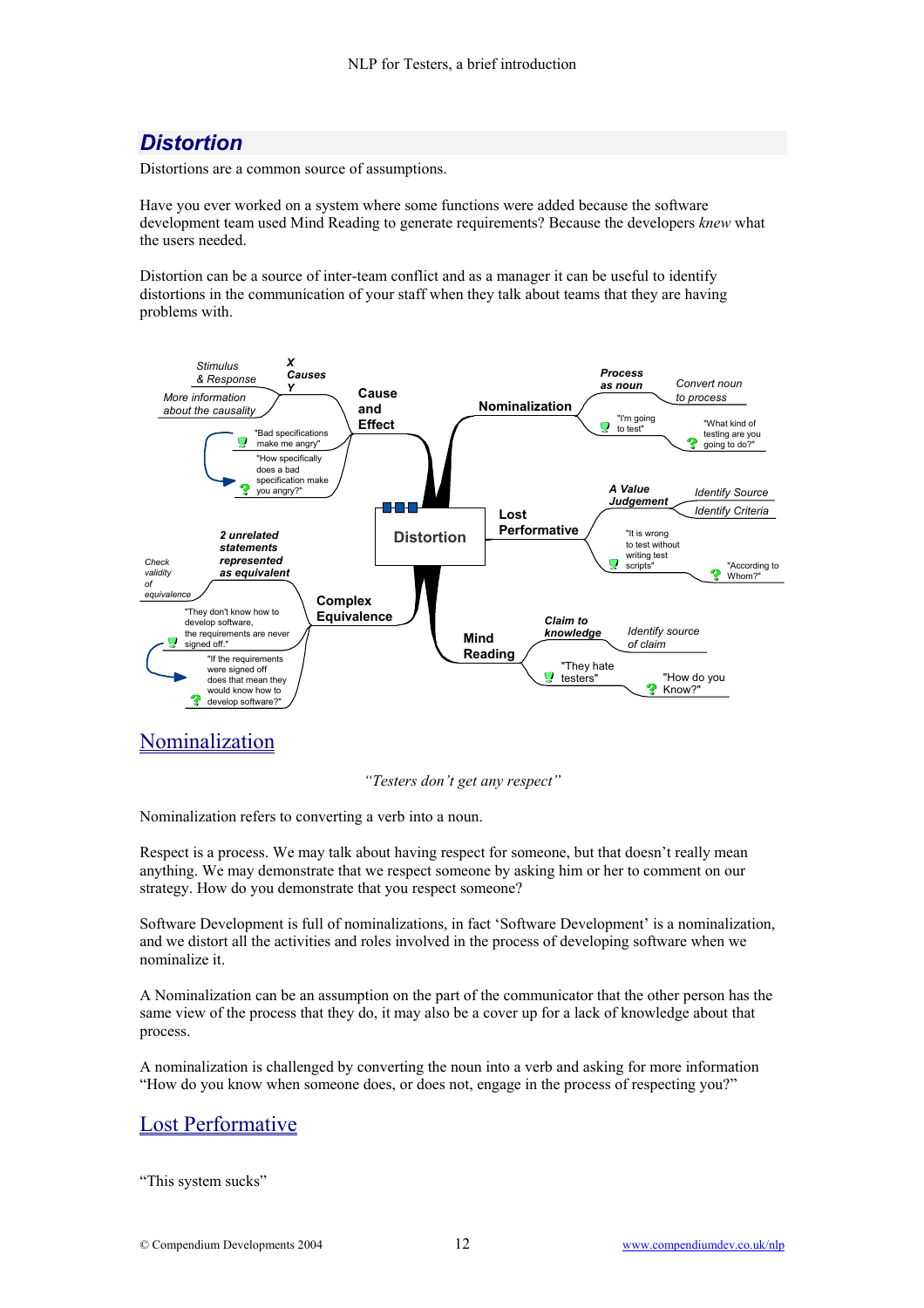#### *Who says? According to Whom? Where did you hear that?*

A lost performative refers to the missing authority from a statement. Who is it that is saying this statement, or who originally said it..

When dealing with people, we may want to know if this is a self-generated part of their model or an outside influence. If it is an outside influence then it could be countered with a conflicting statement of someone equally authoritative; but maybe neither authority's statement is true. If it is an internally influenced statement then we can trace the chain of belief and offer an alternative view (if this structure is not helpful).

A Lost performative may lead on to Mind Reading:

- "The system really must do this"
- *Who says?*
- "The users do"
- *Where did they say this?*
- "Look I just know OK."

#### Mind Reading

"The development team don't respect us testers" > "How do you know?"

Mind reading is any claim to knowledge where the source is unknown.

In verbal communication, mind reading can lead to assumptions which create unproductive beliefs about the situation, when the situation may not really be like the communication.

In written documentation, particularly requirements documentation, mind reading can lead to assumptions of authority. One justification for test processes insisting on cross-referencing tests back to requirements is to demonstrate an authoritative source for those tests.

Unsubstantiated statements might mean that the requirements analyst has put words in to the mouth of the user and we may have extra functionality and requirements that are not strictly required and may detract the development team from producing the requirements that are necessary.

Testers should be wary about applying Mind Reading to the systems they test:

- "Great the record got saved. On to the next test."
- *How do you know the record got saved?*
- "Well, the progress bar showing it was being saved was displayed."
- *Have you looked in the database?*
- "Well, no but…"

Sometimes we *know* something has happened but we don't actually have an authoritative source for that information. When we identify Mind Reading, we question the communication to identify a source.

#### Cause and Effect

Cause and effect is a chaining together of statements, leading to some evidence for a generalized conclusion. An X causes Y statement.

"I saved a file and the system crashed"

A cause and effect statement may need to be questioned to get more information on exactly How X causes Y, as we question this we may identify a series of deletions in one of the follow on surface structures.

Cause and effect brings to mind the Stimulus and Response theories from behaviourism [JW66].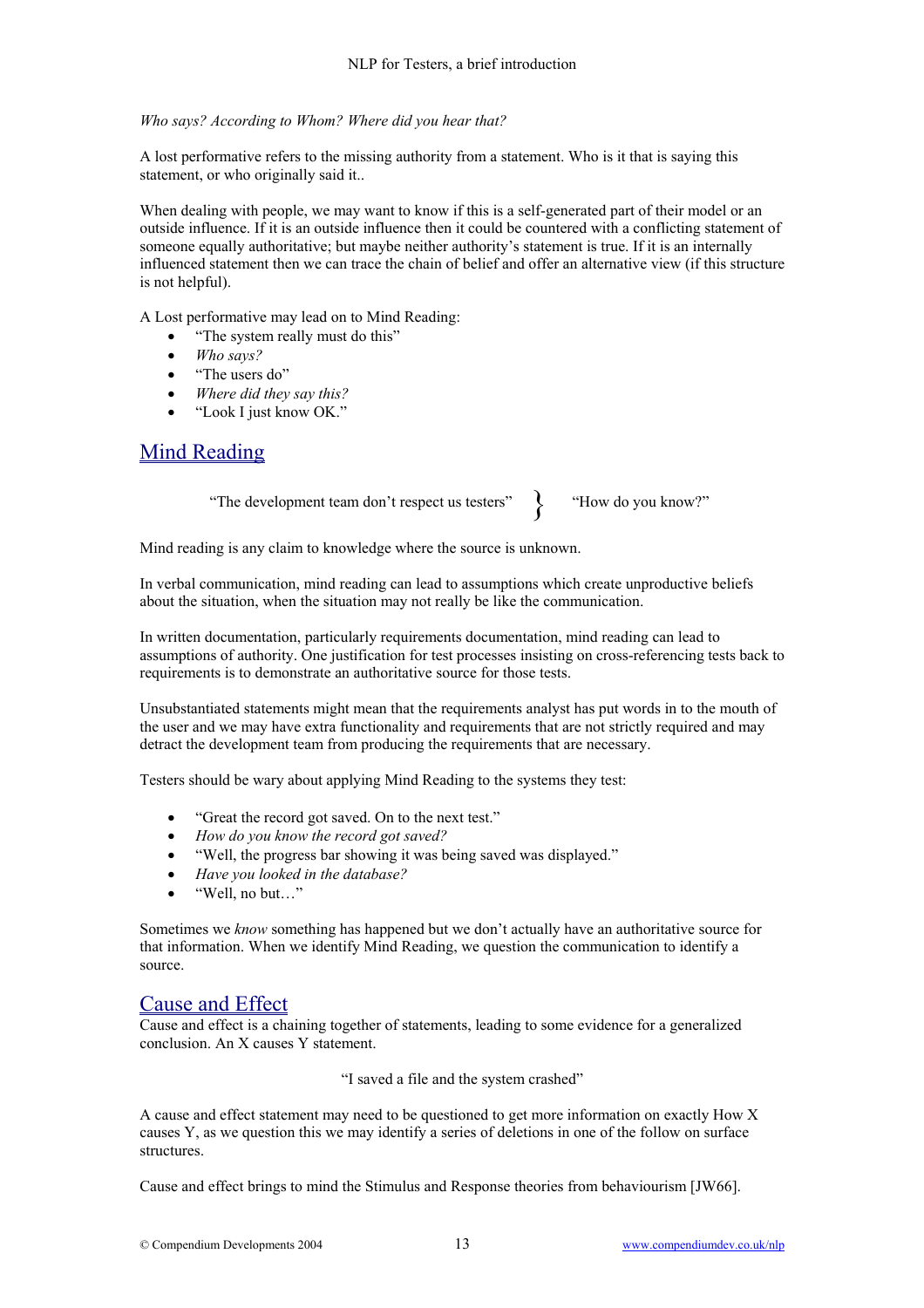By thinking in behaviouristic terms we can question the conditioning associated with the stimulus and the response.

Behaviourists experimented with conditioning a subject so that the stimulus would trigger a different response. So with that in mind we can ask questions of a Cause and Effect statement to check this:

- Does X always cause Y?
	- o We might try to use the process of testing to try and condition the system into generating a different response from the same stimulus.
	- o What environmental factors might affect this stimulus or this response?
- Are there any situations where  $X$  doesn't cause  $Y$ ?
- Is the response only triggered by that stimulus or are there other ways to achieve that response?

Behaviourists also experimented with conditioning by over exposure. Is it possible to continually trigger stimulus X until the response does not happen? In computer systems this may be the result of a memory leak for example, or overload of the system in a denial of service attack.

#### Complex Equivalence

"The development team don't respect us testers, they never give us signed off design documents early enough to write our test scripts."

Complex Equivalence is a causal model that results in a conclusion. The statements that make up a complex equivalence are often not joined with a specific conjunction (and, but, because), but are presented in sequence with an implied conjunction. E.g. "They don't know what they are doing, the requirements are never signed off." We can suspect that there may be an equivalence between those two statements in the speaker's model. And we can question it by testing the equivalence. "So if the requirements were signed off, that would mean that they know what they are doing?"

A source of problems in communication can result when the equivalences aren't valid.

Testers should watch for complex equivalences in their defect reports as it is very easy to cause conflict with the development team if the equivalence conclusion is not one that is shared by developers.

"The system crashes every time I open a file, the file load routine is broken". Well, maybe it isn't, all we can say for sure is that the system has crashed each of the different ways you tried to have it open specific files. And we can document those ways to help the person acting on the report recreate and fix the problem.

A perfect way to create conflict in a software development team is to use cause and effect in your defect reports and document a generalized conclusion statement that is not shared by the development team. If you really want to annoy them try "The system crashes every time I open a file, the file load routine is broken because you are lousy developers".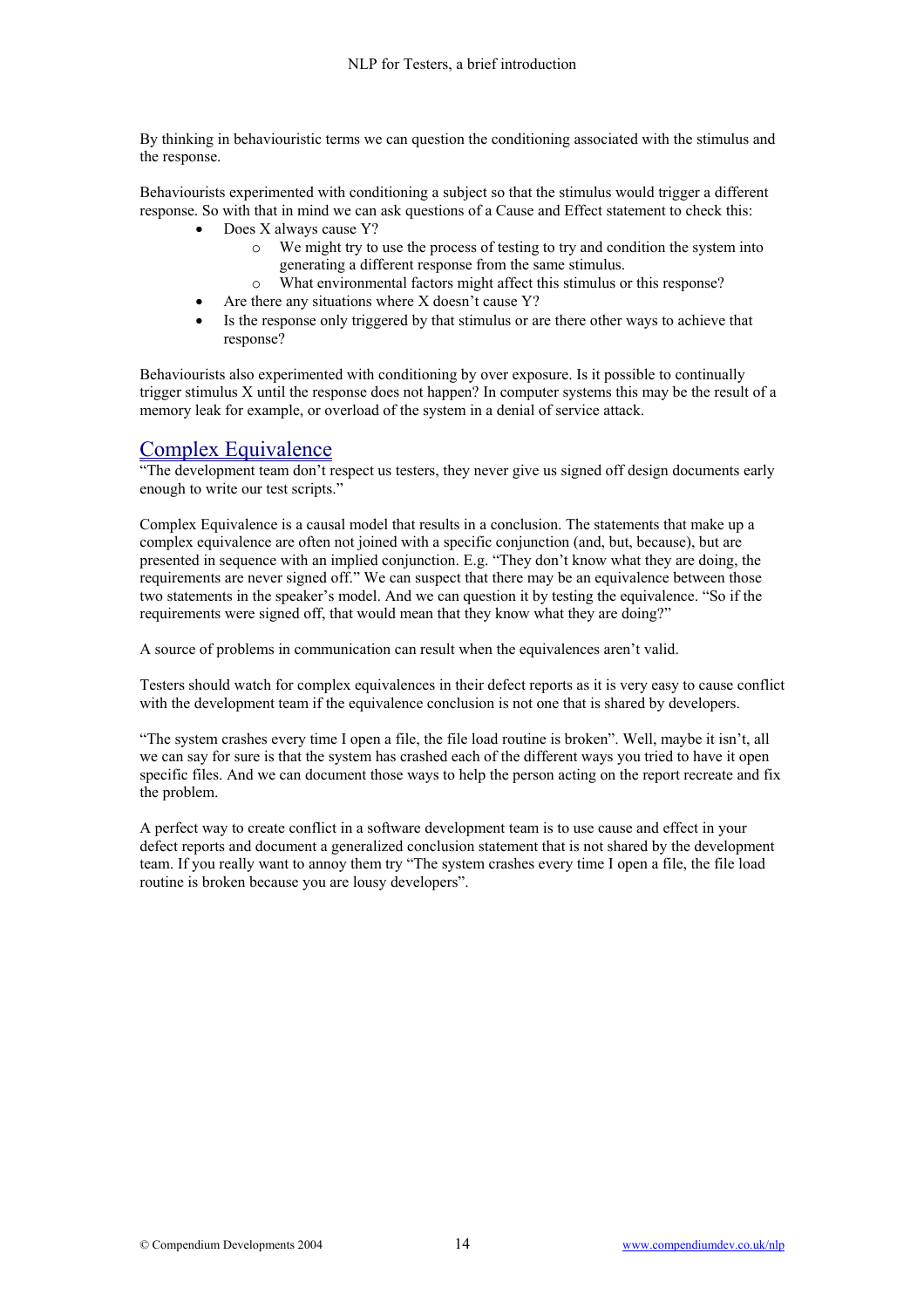## **Reflections on the Meta Model for Software Testing**

*"…our Meta-Model does not, by any means, exhaust the choices or possibilities of what a therapist might do in the therapeutic encounter. Rather, it is designed to be integrated with the techniques and methods in already established fields of psychotherapy. The integration of the explicit Meta-model with the techniques and methods of therapy in which you are already skilled will not only expand the choices you have as a therapist, but it will increase the potency of your style of therapy by making the interventions you use directed explicitly at expanding your client's model of the world."*  The Structure of Magic, Volume 1, page 157

Having gone through each of the Meta Model elements I am now going to reflect on the Meta Model and software testing in general.

### *Software Testing As A Questioning Model*

Software Testing can be viewed as asking questions of the system under test.

How does an effective therapist to know what question to ask next of the client? How does an effective Software tester know what test to carry out?

A therapist that knows the Meta Model can listen to their client's surface structure statements and use the framework provided by the Meta Model to ask a question based on the identified semantic illformedness in their client's statement. The Therapist takes all these responses and builds a model of their client's model of the world, and to this they apply their techniques and conduct therapy.

The tester does a similar thing. All testers build models of the system. Exploratory testers build a model as they use the system; their use of questions helps them learn more about the system in order to ask even more questions of it.

One of the techniques I used to use often when viewing documentation, but less so now, was to view it with a very simple questioning model: "Why? Where? When? What? How? Who?" This is a very generic model and it is often possible to ask all 6 questions against any statement in the requirements document. The effective use of these questions relied on my experience and understanding – otherwise I could spend a lot of time asking questions that don't add much to my accumulated understanding of the system.

The Meta Model is a more directed model and provides a more focussed set of questions to ask within the context of a specific statement. Based on the semantic illformedness in a given communication, we have specific questions that we can ask.

Skilled usage of the Meta Model depends on identifying when to ask one question above others - to know which semantic illformedness to follow up. Sometimes we may want to expose a generalization and reveal an ambiguity so that the communicators take the document away and reformulate the communication. Perhaps we want to get more information in order to provide a counter example?

A key skill for testers is the ability to answer, "What is going to go wrong with this system?" The best, and easiest way I know of explaining this skill, so that people can practise and develop it, is by exploring the Meta Model structure of 'presuppositions'.

#### **Warning, Rapport Buster, Assumptions are not presuppositions**

Sometimes when faced with a Meta Model element. We ask questions that are not associated with the surface structure presented, there is nothing wrong with this, the questions are suggestions, and we are pursuing information, so if we identify information we want, we should go after it. But the Meta Model is not a mechanism for building rapport between speakers and if used injudiously can lead to communication complications. As can non-Meta Model communication. But with knowledge of the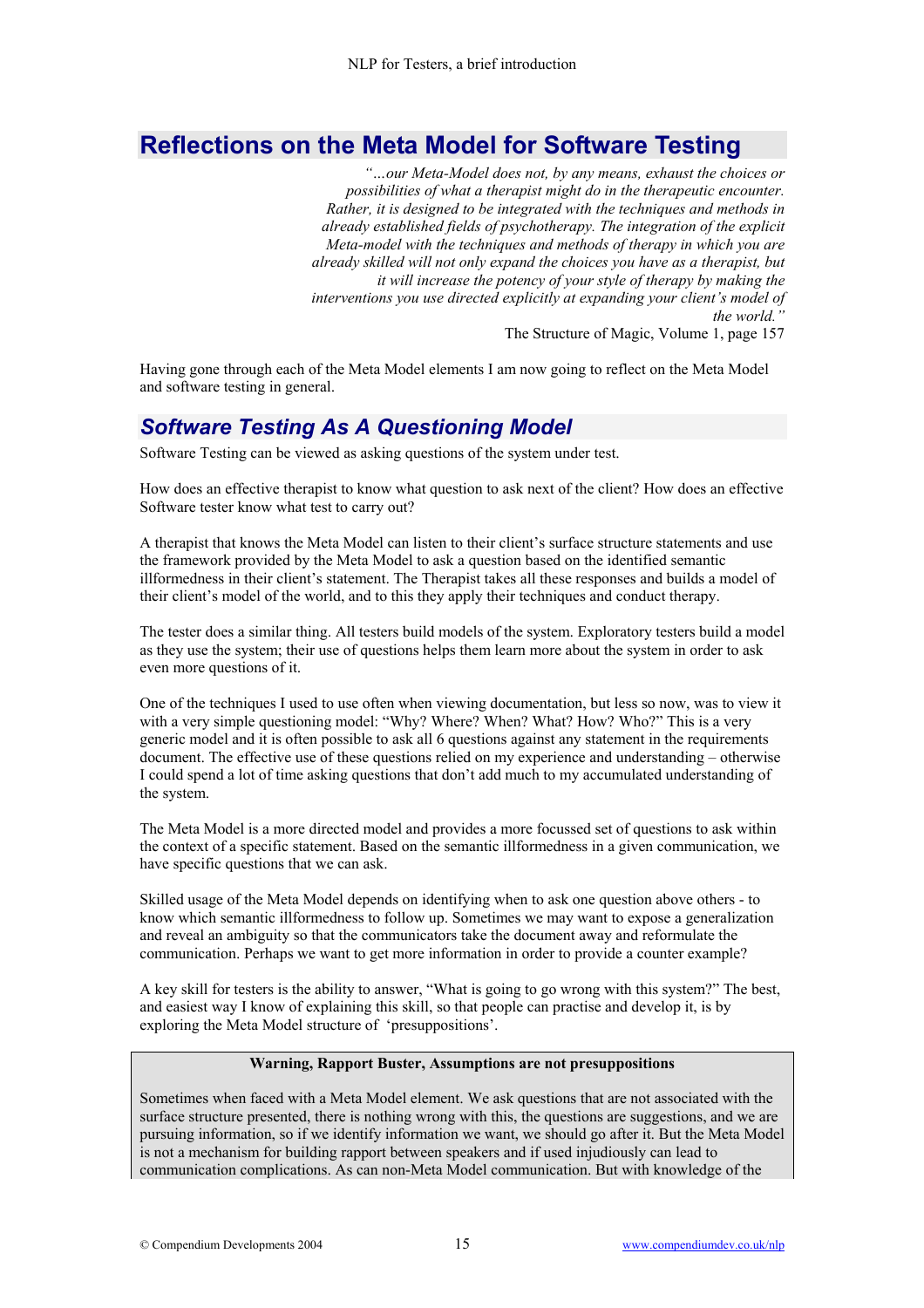Meta Model you might have a better chance of figuring out how you got a specific response to your communication.

E.g. faced with the statement

#### *"It is wrong to test without writing test scripts,"*

A questioner might fill in a presupposed deletion ('first') and expand on the unspecified verb

*"It is wrong to <perform test execution> without writing test scripts <first>."*

Then tackle the modal operator 'first' with the question

#### *"What would happen if you did?"*

Now if the questioner has filled in the gaps with the correct assumptions then they have managed to jump ahead in the Meta Model questioning.

If they got the wrong assumptions, or the speaker wasn't ready to have their model of the world questioned so quickly, a statement of resistance might be forthcoming.

*"Look, its just wrong, I can't believe you're even asking, I thought you knew what you were doing!"*

At which point the questioner might want to drop their assumptions and target the surface structure violation presented (Mind Reading).

#### *"Yeah, you're probably right, I just wondered where you got that rule from?"*

## *Make Conscious What we do*

*"…to talk about it contemptuously as 'obvious.' This is where they make their biggest mistake."* Fritz Perls

In some sense, the Meta Model is commonsense and some testers may look at the Meta Model and say "I do *all* this anyway" as they recognise that they have previously asked some of the questions documented by the Meta Model.

> "This is all stuff I know." "This is all stuff I know."<br>
> "This is all stuff I do as a tester  $\longrightarrow$  Do you apply it consciously?

The benefit of learning the Meta Model is that we can have a greater understanding of what prompts us to ask certain questions. We can return to the model when under pressure to remind ourselves of possible questions we can ask.

And we will undoubtedly ask more questions than those prompted by the Meta Model.

- How many of the questions we ask are prompted by what we learn directly from the system?
- How many are prompted by our model of the system?
- How many are prompted by our model of this type of software?
- How may are prompted by our model of software in general?

We will ask questions about the relationships between things, motivations for doing things, *ways* of doing things. How else, are we identifying what questions to ask of the system?

Asking these questions is a useful technique for exploring our own personal approach to testing.

The Meta Model: by naming and describing certain violations, by giving specific questions, by giving ways of practising these questions and identifying when to ask them, allows you to apply these processes more consciously, and enables you to explain what you do.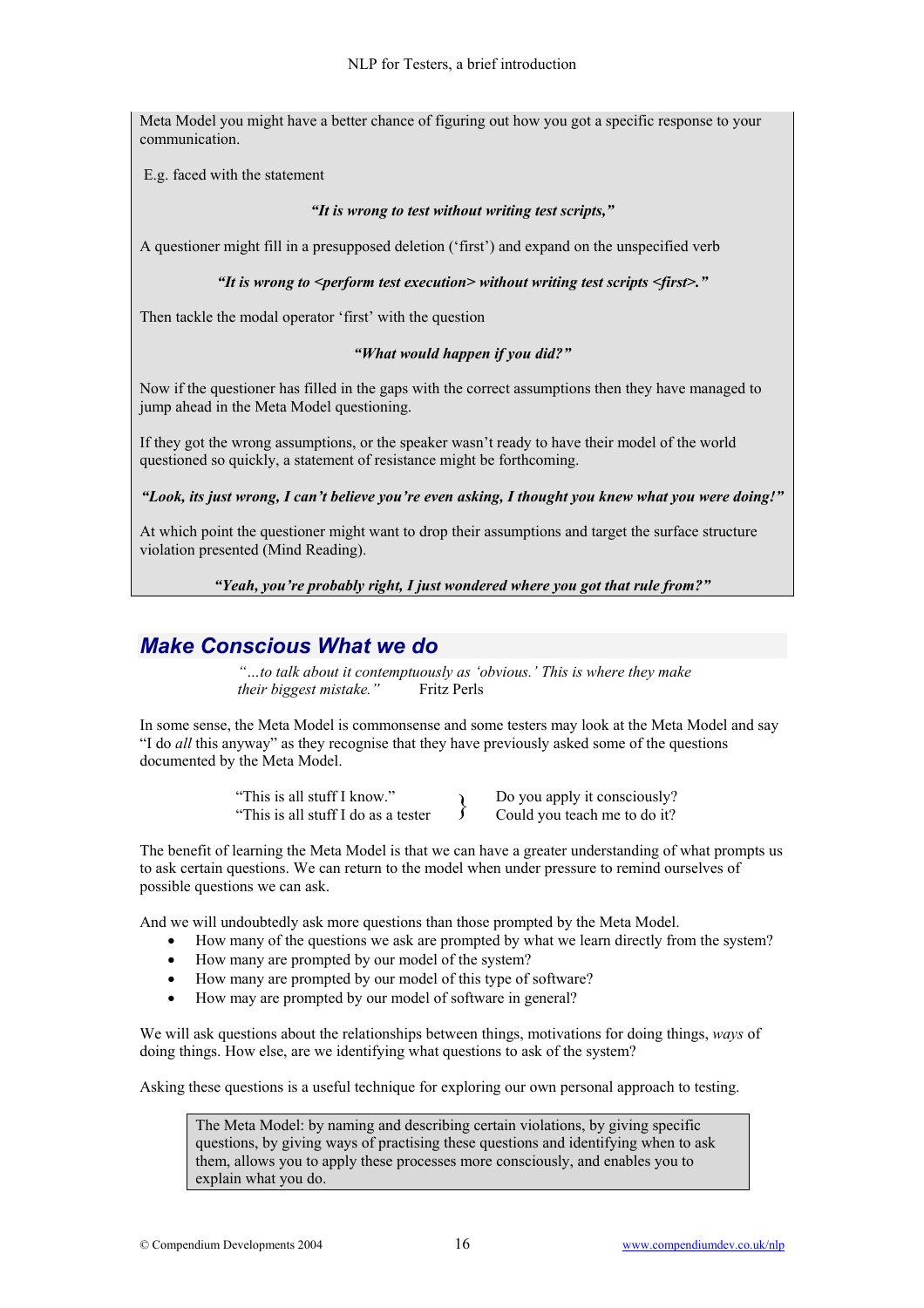By specifically learning the Meta Model we can gain more control over what we do as testers, to have more conscious awareness of how we choose to do certain types of tests and how we know to ask certain questions.

We can also more easily explain to others what prompted us to ask certain types of questions and can minimise the communication that we make to others which can cause resistance.

**"***Exceptio probat regulam in casibus non exceptis***"** can be translated as **"The exception affirms the rule in cases not excepted"**. e.g. "Free Parking on Sundays" allows us to conclude that the rule is that "Parking is not free, except on Sundays".

Generalizations are presented as statements of truth or rules. The Meta Model statements used as responses to identified generalizations are challenges to that truth:

Universal Quantifiers: identify unstated exceptions, this may lead to the rule being changed if the exception domain is too large.

• Presuppositions: examine the unstated parts of the rule which are not excepted

• Modal Operators: examine the stated exceptions to the rule and determining their validity.



### *Communication we give and receive*

We *can* gain some control over the interactions we have with others. We cannot control the people we deal with, and it may at times seem that we cannot control the systems we test. But we can control how we react to the communication we receive, we can control how we provide information to people.

The Meta Model deals with structure of communication. It deals with *how* a model of the world is constructed, not why.

Software Testing deals with *How*.

When we write a defect report and investigate the circumstances of a defect we are looking at *how* the defect occurred and what evidence we have to support it. We are not looking at *why* the defect occurred. Communicating in terms or *how* instead of *why* will change the language we use to write defect reports. If we introduce Whys into the defect report we risk alienating the reader by providing an explanation that they do not agree with. Filtering defect reports through the Meta Model can help improve the communication of those defects.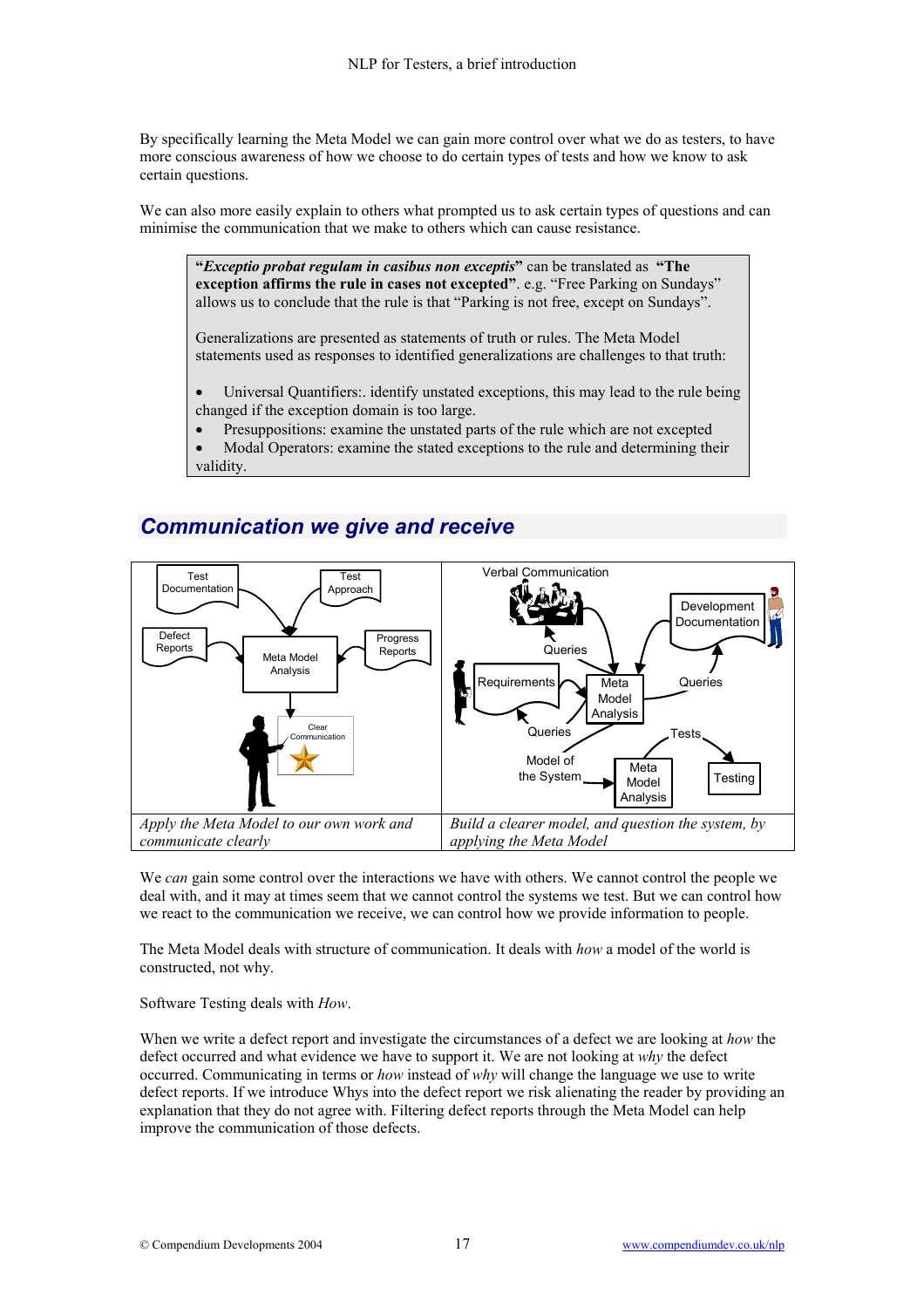#### **How, not Why**

In the Meta Model questions there were no 'Why?' questions. Fritz Perls, and Virginia Satir have commented on 'Why?' questions thus:

Fritz Perls: *"'Why' opens up an endless series of questions which can only be answered by a first cause that is self-caused…If our patient learns the how … he can work through his interruptions into his real self and the activities he wants to carry out"*.

The Gestalt Approach, page 54

Virginia Satir: *"People can ask 'how' questions instead of 'why' questions. Generally speaking, 'how' questions lead to information and understanding, and 'whys' imply blame and so produce defensiveness. Anything contributing to defensiveness contributes to low pot and leads to potentially unsatisfying outcomes."* 

The New PeopleMaking, page 136

Fritz Perls: *"There is, however, one way of asking questions – used by most orthodox therapists – which seems to me of little therapeutic value. These are the questions starting with 'Why?'…The 'why' questions produce only pat answers, defensiveness, rationalizations, excuses, and the delusion that an event can be explained by a single cause. The why does not discriminate purpose, origin, or background. Under the mask of inquiry it has contributed perhaps more to human confusion than any other single word. Not so with the 'how.' The how inquires into the structure of an event, and once the structure is clear all the whys are automatically answered."*

The Gestalt Approach, page 77

How many 'Why?' questions have you asked in the course of your testing career? Did any of them result in a negative response? Why isn't necessarily a *bad* question to ask, but sometimes we ask, or talk about, 'Why?' When we really mean 'How?'

### *Simple to Apply*

| ΙP                                                                                    |  |  |  |  |
|---------------------------------------------------------------------------------------|--|--|--|--|
| CЕ                                                                                    |  |  |  |  |
| <b>Effect</b><br>Cause                                                                |  |  |  |  |
| "The daily trade file must be processed in under 5 seconds when the system starts up" |  |  |  |  |
| $UV(1)$ $ SD(2) $<br>MO I<br>SD (1)<br>SD(4)<br>UV $(2)$<br>SD (3)                    |  |  |  |  |
| An example requirement annotated using the Meta Model                                 |  |  |  |  |

When reading requirements documentation, I make notes on the requirement documentation and build adhoc summary diagrams. I apply the Meta Model when I go through the document by annotating the document with abbreviations for the Meta Model elements [LP(Lost Performative), RI(Referential Index), D (Deletion), etc.]

I prefer to go through a requirement document several times, and each time I can identify whether my concerns about a Lost Performative are justified (my question may have been answered later in the document). Using the Meta Model results in my reading through requirement documentation faster and producing less long hand notes to represent my concerns.

There is an overlap between the questions in the Meta Mode. When presented with a single statement; there are usually a number of Meta Model questions that are applicable. In order to identify which question is suitable, we have to have in mind the kind of information that we want to obtain. Much like testing, in order to decide what test we want to run, we have to know what we want to know about the system.

There is also overlap between each of the Meta Model elements and arguments can be made for putting them in different classifications e.g. Complex Equivalence could be classified as Deletion if we were to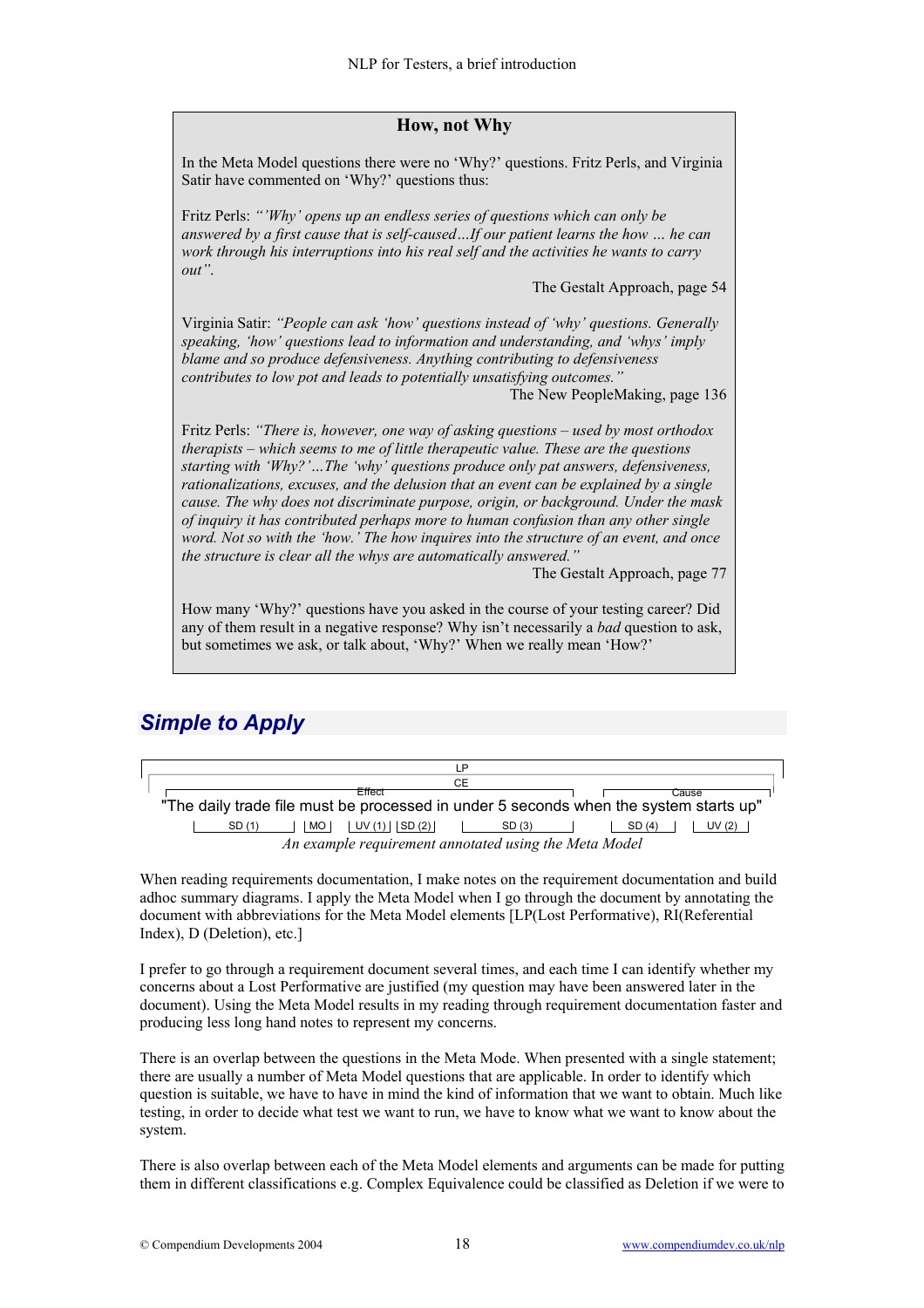focus on the equivalence as being deleted from the statement. As you examine the Meta Model elements in more detail you will identify which ones can be placed in different categorisations.

What is important is not the Classification but the impetus behind asking the Meta Model question, i.e. when we identify a Meta Model element what is the information that we want to get from asking the question.

## *Learn by reading Transcripts*

Read transcripts of therapy sessions and apply the Meta Model to those, if you want to understand how the language of therapy works.

But this also applies to the reading of transcripts of testing. Look at your own testing. How did you know to ask that question of the software?

If a question that you asked of software didn't return, what you thought was, any useful information then ask yourself was there any question that would have given you useful information? How would you have known to ask that question? What useful information did you want to get?

Psychology is littered with transcripts. Software Testing is less so. But examine "How to Break Software" probably the closest book that software testing has to a set of transcripts and analyse it. How did they know to ask that question? What would it have taken for you to ask that question? How will you know to ask that question when you are testing?

### *Learn by Doing*

*"You can't develop a better appreciation of the art merely by reading a book about it. If you want to understand music better, you can do nothing more important than listen to it…All of us, professionals and nonprofessionals, are forever trying to deepen our understanding of the art. Reading a book may sometimes help us. But nothing can replace the prime consideration – listening to music itself"*

> Aaron Copland, What to Listen for in Music 2<sup>nd</sup> Edition, 1957, McGraw-Hill

Learning the Meta Model is done through application. And since the Meta Model is related to language, all we have to do is listen to people and identify aspects of the Meta Model which apply to their communication. Do this in stages, choose an element, and listen out for it for a day. Listening to the radio, the television or the people you come in contact with.

It is even easier to practise on documentation. You can do it at your own speed:

- Take a document
- Start marking out the Meta Model elements that you find.
	- o Ask yourself:
		- Does this contribute to ambiguity in the document?
		- Could this ambiguity lead to problems?
		- What question can you ask to get more information and remove the ambiguity?
		- What tests could you run in the system to check for problems relating to the ambiguity?

The Meta Model is not hard to learn to apply. We apply the Meta Model by taking the statements that are communicated to us literally. Where there is ambiguity we can use as many different interpretations of that ambiguity as possible, if they conflict then it is highly likely that, by chasing the ambiguity, we will identify defects.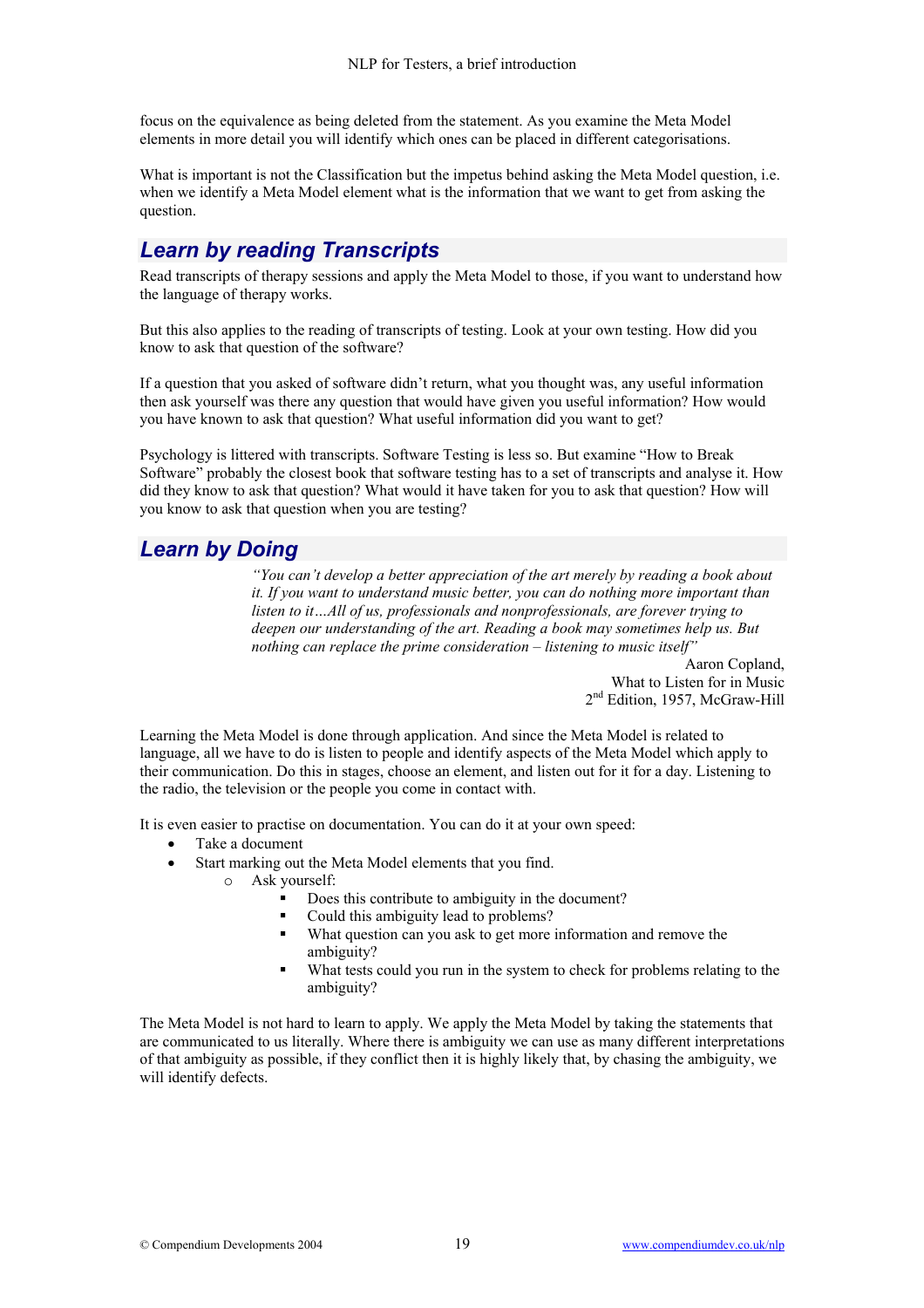## **References**

[SoM1] The Structure of Magic, Volume 1, Richard Bandler & John Grinder, Science and Behaviour books, 1975

[PE95] Persuasion Engineering, Richard Bandler and John LaValle, Meta Publications, 1995

[RD1] NLP Encyclopaedia, Robert Dilts, <http://www.nlpuniversitypress.com/>

[AK71] Think Like a Grandmaster, Alexander Kotov, Batsford, 1971

[FP1] The Gestalt Approach & Eye-Witness to Therapy, Fritz Perls, Bantam, 1976

[JW66] John B. Watson, Behaviourism, The University of Chicago Press, 1966

*I was taught 2nd, 3rd, 4th order presupposition analysis by Eric Robbie and portions of 'Finding THE Test' are adapted from his 'The One Question Exercise'.* 

> **Then he shook the rug! CRACK! Now the bed had the spot! And all I could say was, "Now what, Cat? NOW What?"**

The Cat in the Hat Comes Back, Dr Seuss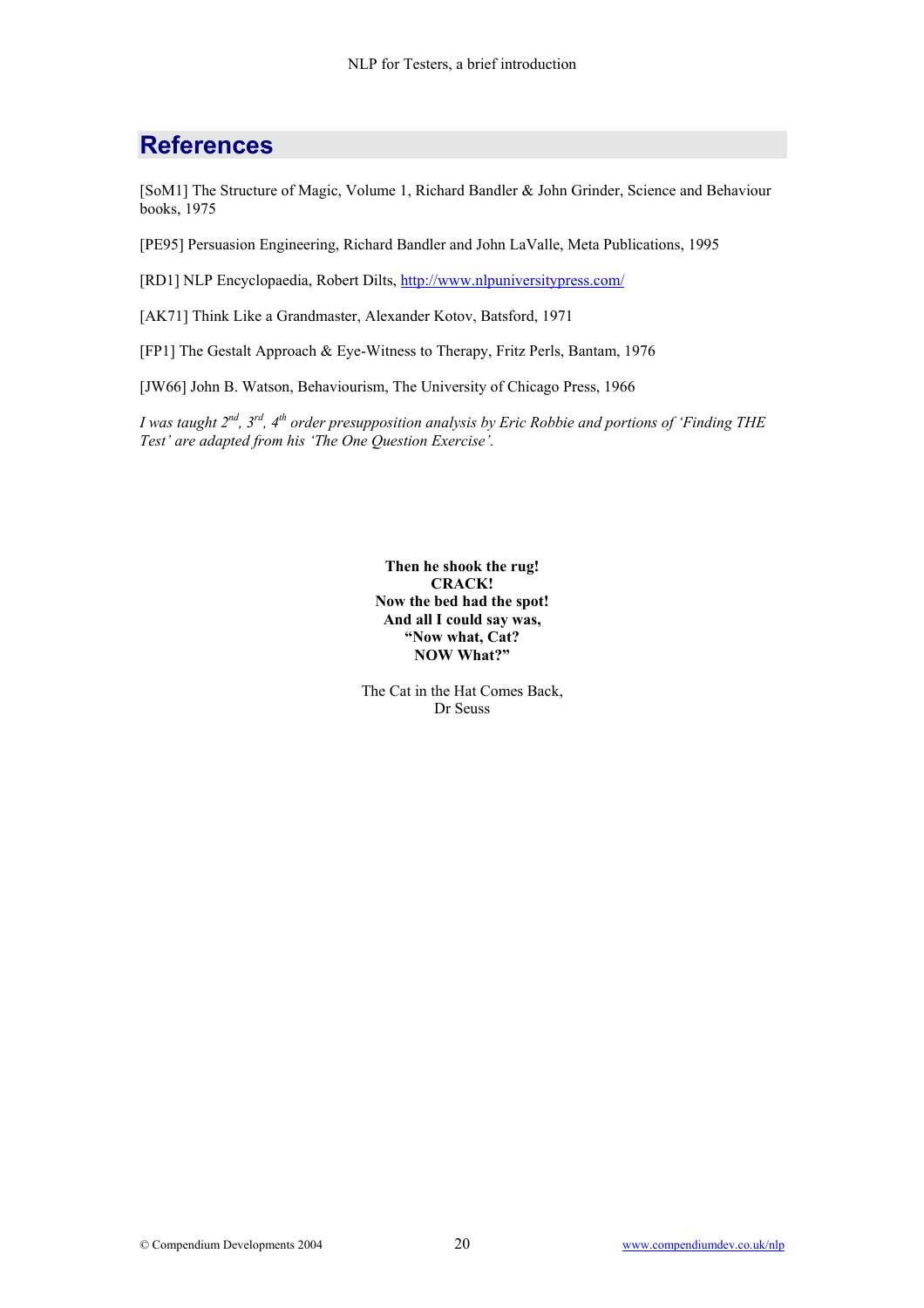## **Appendices**

The following appendices are designed to be printed out for easy reference outside the context of this paper.

- An Annotated Example
	- o Expands upon the presuppositions, and meta model elements examples presented earlier. This shows the depth of ambiguity present in a simple statement and the range of testing that can be performed.
- Meta Model Summary
	- o The Meta Model Mind Map from the paper with a table summary of the meta model elements.
- Meta Model Summary Diagrams
	- o All 3 Meta Model Summary Mind Maps from the paper on a single.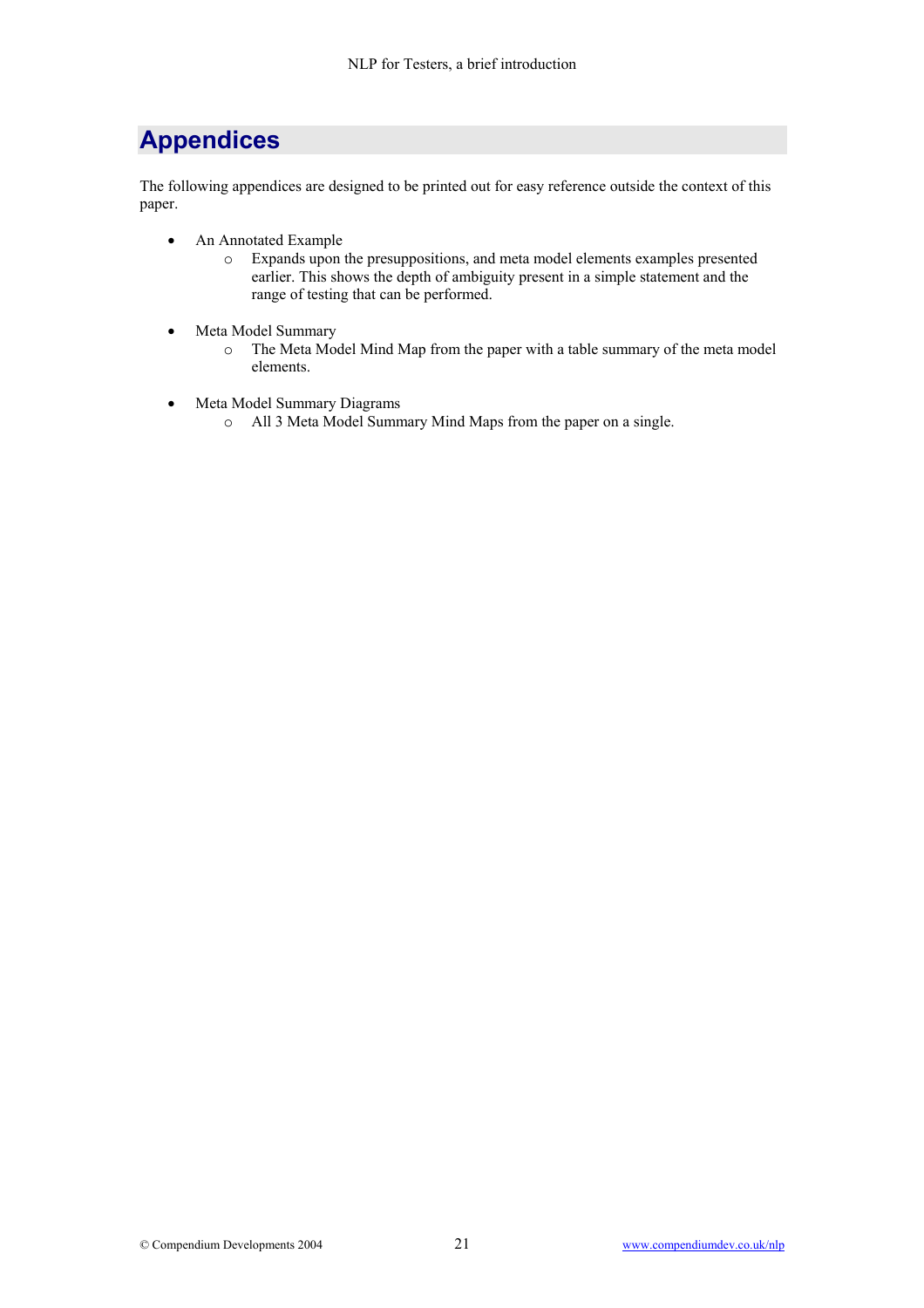## *An Annotated Meta Model Example*

"The daily trade file must be processed in under 5 seconds when the system starts up"

#### Meta Model Elements



|    |                                             | LP        | Who says "The daily trade file must"?                    |
|----|---------------------------------------------|-----------|----------------------------------------------------------|
|    |                                             | SD(1)     | Containing what?                                         |
|    |                                             |           | From where?                                              |
| 1. | Identify the Meta Model Elements            |           | Called what?                                             |
| 2. | What questions can we ask?                  |           | Stored where?                                            |
| 3. | Identify the presuppositions                | MO.       | What if it isn't?                                        |
| 4. | What do they lead to?                       | UV(1)     | Processed How specifically?                              |
| 5. | Ask the questions early                     | SD(2)     | Processed by what? It might be a mistake to assume it is |
| 6. | Use the questions as test conditions        |           | the same system that starts up.                          |
| 7. | Use the questions to guide your exploratory | SD(3)     | Where did this number come from?                         |
|    | testing                                     |           | How Much under 5 seconds?                                |
|    |                                             | SD(4)     | Which system?                                            |
|    |                                             | UV(2)     | Starts how?                                              |
|    |                                             |           | Starts When?                                             |
|    |                                             | <b>CE</b> | Processed only when the system starts up?                |
|    |                                             |           | Never processed at any other time?                       |
|    |                                             |           | Processed by any other systems?                          |
|    |                                             |           | So if the system didn't start it wouldn't be processed?  |

### Presuppositions

| Presupposition                                                       | Leads to                                              |
|----------------------------------------------------------------------|-------------------------------------------------------|
| There is a daily trade file                                          | what if it doesn't exist?                             |
| The trade file is generated in some way                              | by what system?                                       |
| The trade file is accessible                                         | is it on our environment, where does it reside?       |
|                                                                      | What if the permissions are set wrong?                |
| The trade file can be processed                                      | What if it is corrupt? Locked? Too Big?               |
| The trade file is a file                                             | What kind of file? Binary, Text?)                     |
| The system will start-up on a daily basis                            | What if the system doesn't start up one day, does the |
|                                                                      | trade file get overwritten or something worse?        |
|                                                                      | What if the system starts up more than once?          |
| There is only one daily trade file                                   |                                                       |
| The system can process a trade file in under 5 seconds               | What if it is too big?                                |
|                                                                      | What if the transactions are very complicated?        |
| There are knock on effects if the file is not processed in under '5' | What happens if it doesn't?                           |
| seconds : 'must'                                                     |                                                       |
| The daily trade file only contains trades for a day?                 | What does the File contain?                           |
|                                                                      | What does a trade look like?                          |
|                                                                      | What is a trade?                                      |
|                                                                      | What kinds of trades?                                 |
| The system knows how to find the file                                | Is the location hard coded?                           |
|                                                                      | Is the location passed as a parameter?                |
|                                                                      | Is the location in a config file?                     |
| The trade file has a specific name format                            | Is it always named the same thing?                    |
| The daily transaction file has transactions in it                    | What if the file is empty?                            |
| The daily transaction file is produced daily                         | Produced by what system?                              |
|                                                                      | Produced when?                                        |
| The daily transaction file is generated before our system starts up  | What if the system starts up as the file is being     |
|                                                                      | generated?                                            |
| The system is closed down at some point (in order to start up again) | What if the system is not closed down?                |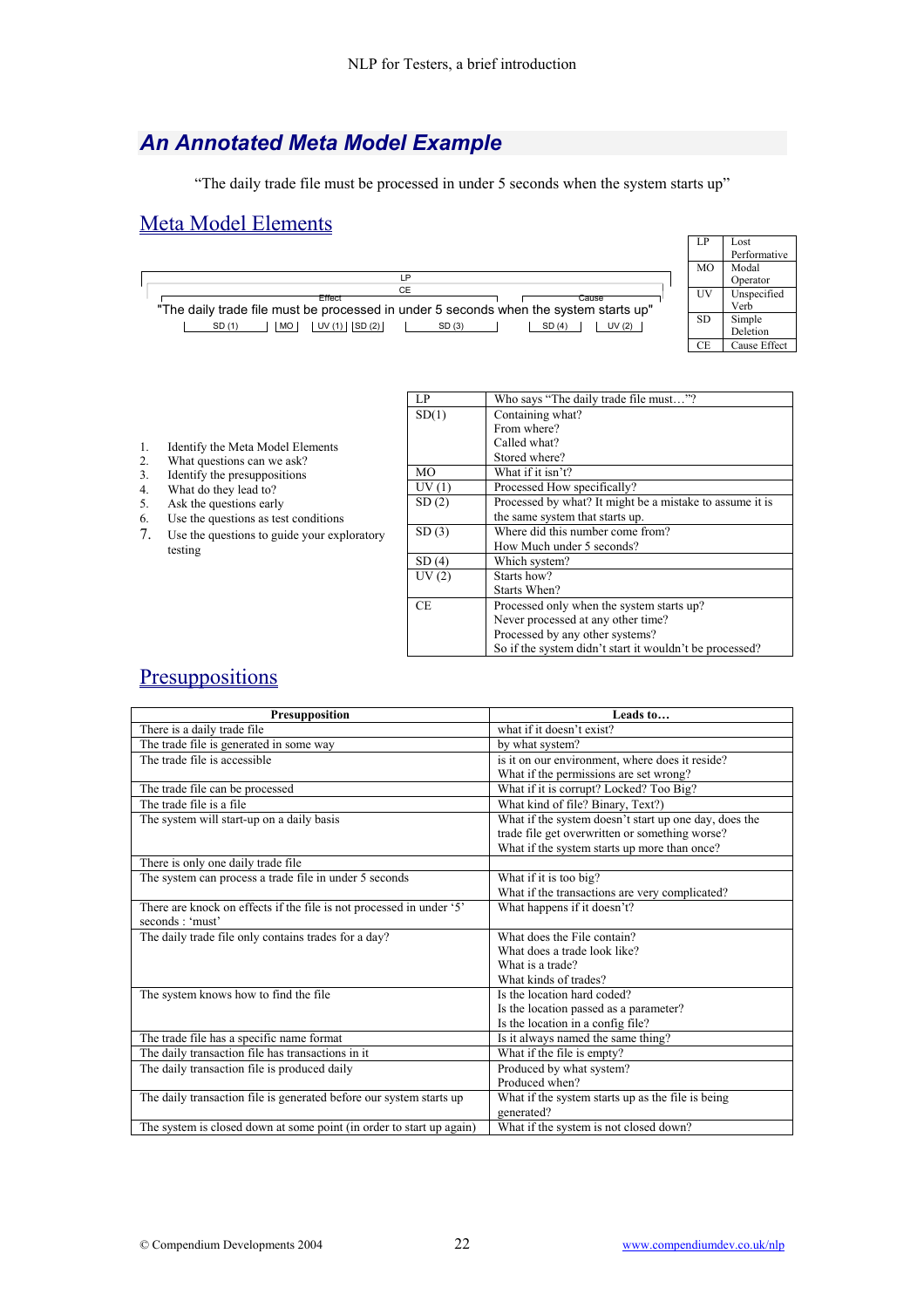

*Table: Meta Model Elements, examples, questions and objectives*